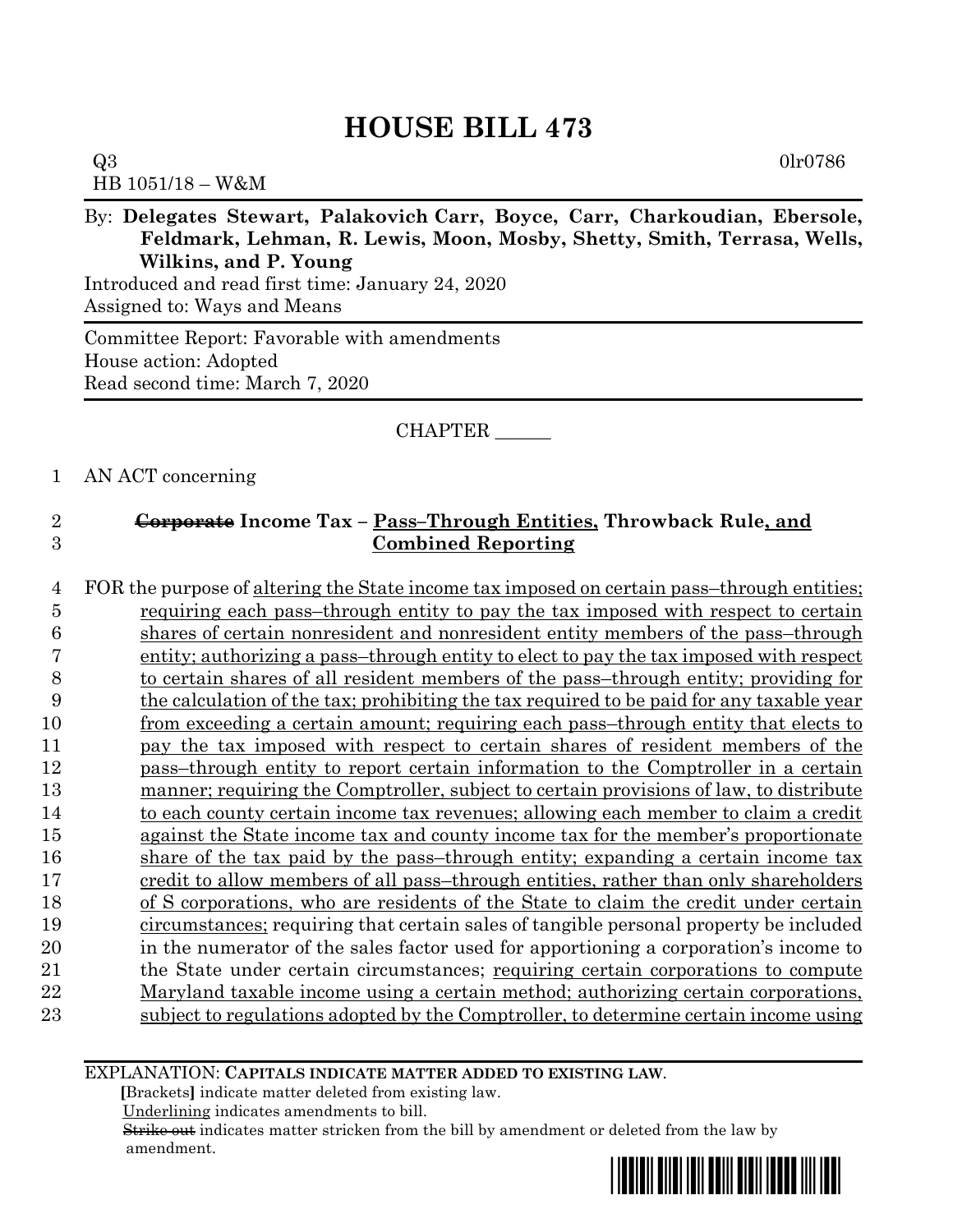a certain method; requiring, subject to regulations adopted by the Comptroller, certain groups of corporations to file a combined income tax return reflecting the aggregate income tax liability of all the members of the group; requiring the Comptroller to adopt certain regulations; requiring certain regulations to be consistent with certain regulations adopted by the Multistate Tax Commission; providing a subtraction modification under the Maryland corporate income tax for certain changes to a certain combined group's deferred tax assets or liabilities that are the result of certain provisions of this Act; providing for the calculation of the amount of the subtraction modification; providing that the subtraction modification may be claimed only for certain taxable years; prohibiting the subtraction from being reduced as a result of an event that occurs after the calculation of the subtraction; providing, under certain circumstances, for the carryforward of the subtraction; requiring a combined group that intends to claim the subtraction to file a certain statement with the Comptroller on or before a certain date; authorizing the Comptroller to review and alter the amount of the subtraction specified in the statement or claimed on certain tax returns; altering the distribution of certain income tax revenue from corporations; requiring the Comptroller to assess interest and penalties under certain circumstances; declaring the intent of the General Assembly; defining certain terms; making certain stylistic and conforming changes; providing for the application of this Act; providing for a delayed effective date for 21 certain provisions of this Act; and generally relating to the Maryland income tax  $\theta$ 22 corporations.

- BY repealing and reenacting, with amendments,
- Article Tax General
- Section 10–402(d) 2–613.1, 2–614, 10–102.1, 10–402(d), 10–701.1, 10–703, 10–706, and 10–811
- Annotated Code of Maryland
- (2016 Replacement Volume and 2019 Supplement)
- BY repealing and reenacting, without amendments,
- Article Education
- Section 5–219(b)
- Annotated Code of Maryland
- (2018 Replacement Volume and 2019 Supplement)
- BY repealing and reenacting, with amendments,
- Article Education
- Section 5–219(f)
- Annotated Code of Maryland
- (2018 Replacement Volume and 2019 Supplement)

### BY adding to

- Article Tax General
- Section 10–311 and 10–402.1
- Annotated Code of Maryland
- (2016 Replacement Volume and 2019 Supplement)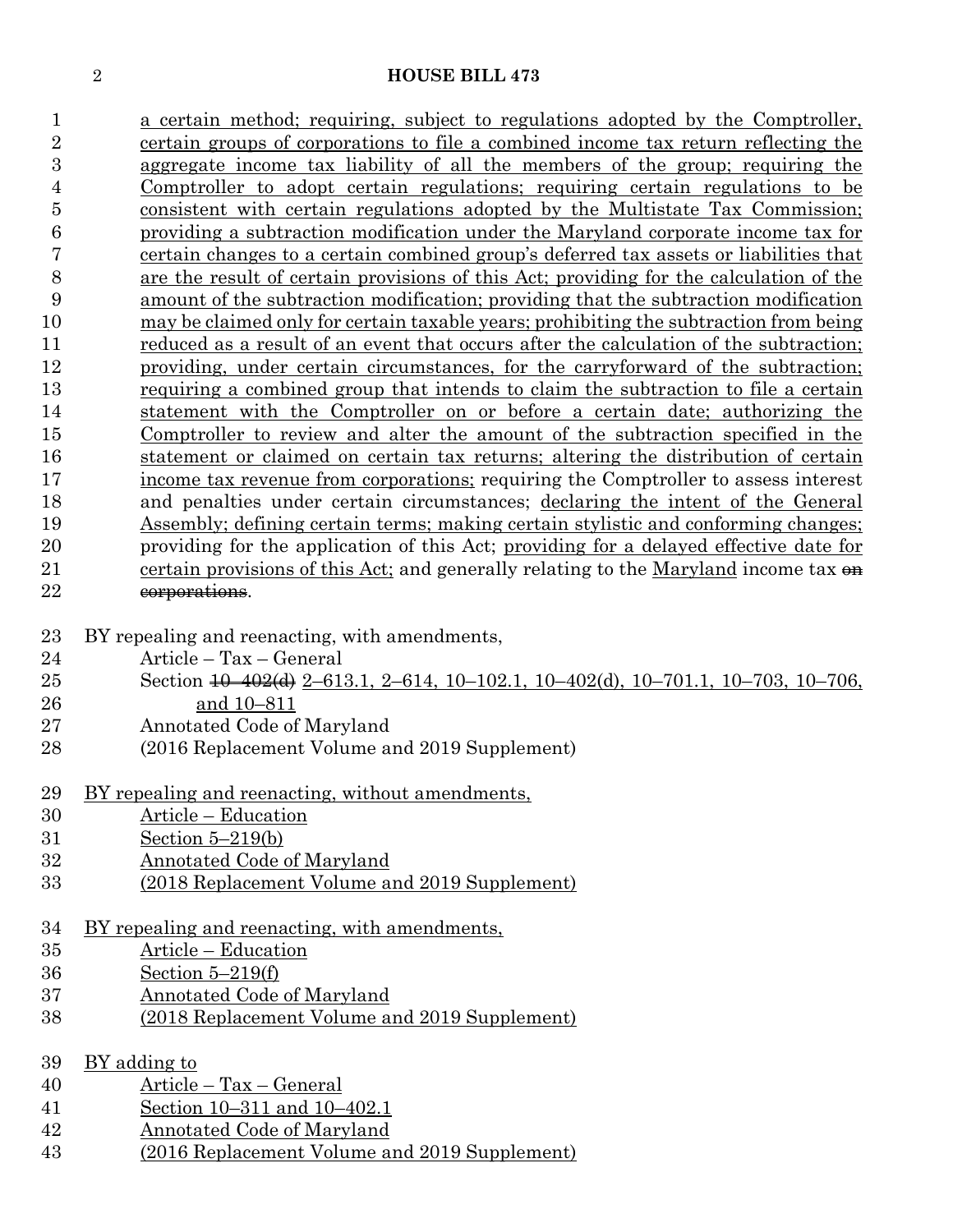| $\mathbf{1}$<br>$\overline{2}$ | SECTION 1. BE IT ENACTED BY THE GENERAL ASSEMBLY OF MARYLAND,<br>That the Laws of Maryland read as follows:                                                                                                                                |
|--------------------------------|--------------------------------------------------------------------------------------------------------------------------------------------------------------------------------------------------------------------------------------------|
| $\boldsymbol{3}$               | Article - Tax - General                                                                                                                                                                                                                    |
| 4                              | <u>10–102.1.</u>                                                                                                                                                                                                                           |
| 5                              | In this section the following words have the meanings indicated.<br>(a)<br>(1)                                                                                                                                                             |
| 6<br>7                         | "Distributable cash flow" means taxable income reportable by a<br>(2)<br>pass-through entity on its federal income tax return for the taxable year:                                                                                        |
| $\boldsymbol{8}$<br>9<br>10    | adjusted, in the case of an entity using the accrual method of<br>(i)<br><u>accounting to report federal taxable income, to reflect the amount of taxable income that</u><br>would have been reported under the cash method of accounting; |
| 11                             | increased by the sum of:<br>(ii)                                                                                                                                                                                                           |
| 12<br>13                       | cash receipts for the taxable year that are not includable<br>$1_{\cdot}$<br>in the gross income of the entity, including capital contributions and loan proceeds;                                                                         |
| 14<br>15                       | 2.<br>amounts allowable to the entity for the taxable year as<br>deductions for depreciation, amortization, and depletion; and                                                                                                             |
| 16<br>17                       | the decrease, if any, in the entity's liability reserve as of<br>3.<br>the end of the taxable year; and                                                                                                                                    |
| 18                             | decreased by the sum of:<br>(iii)                                                                                                                                                                                                          |
| 19<br>20<br>21                 | cash expenditures for the taxable year that are not<br>1.<br>deductible in computing the taxable income of the entity, not including distributions to<br>shareholders, partners, or members; and                                           |
| 22<br>23                       | the increase, if any, in the entity's liability reserve as of<br>$2_{\cdot}$<br>the end of the taxable year.                                                                                                                               |
| 24<br>25                       | "Liability reserve" means accrued unpaid liabilities that are not<br>(3)<br>deductible in computing taxable income.                                                                                                                        |
| 26                             | "Member" means:<br>$\left(4\right)$                                                                                                                                                                                                        |
| 27                             | a shareholder of an S corporation;<br>(i)                                                                                                                                                                                                  |
| 28<br>29                       | a general or limited partner of a partnership, limited<br>(ii)<br>partnership, or limited liability partnership;                                                                                                                           |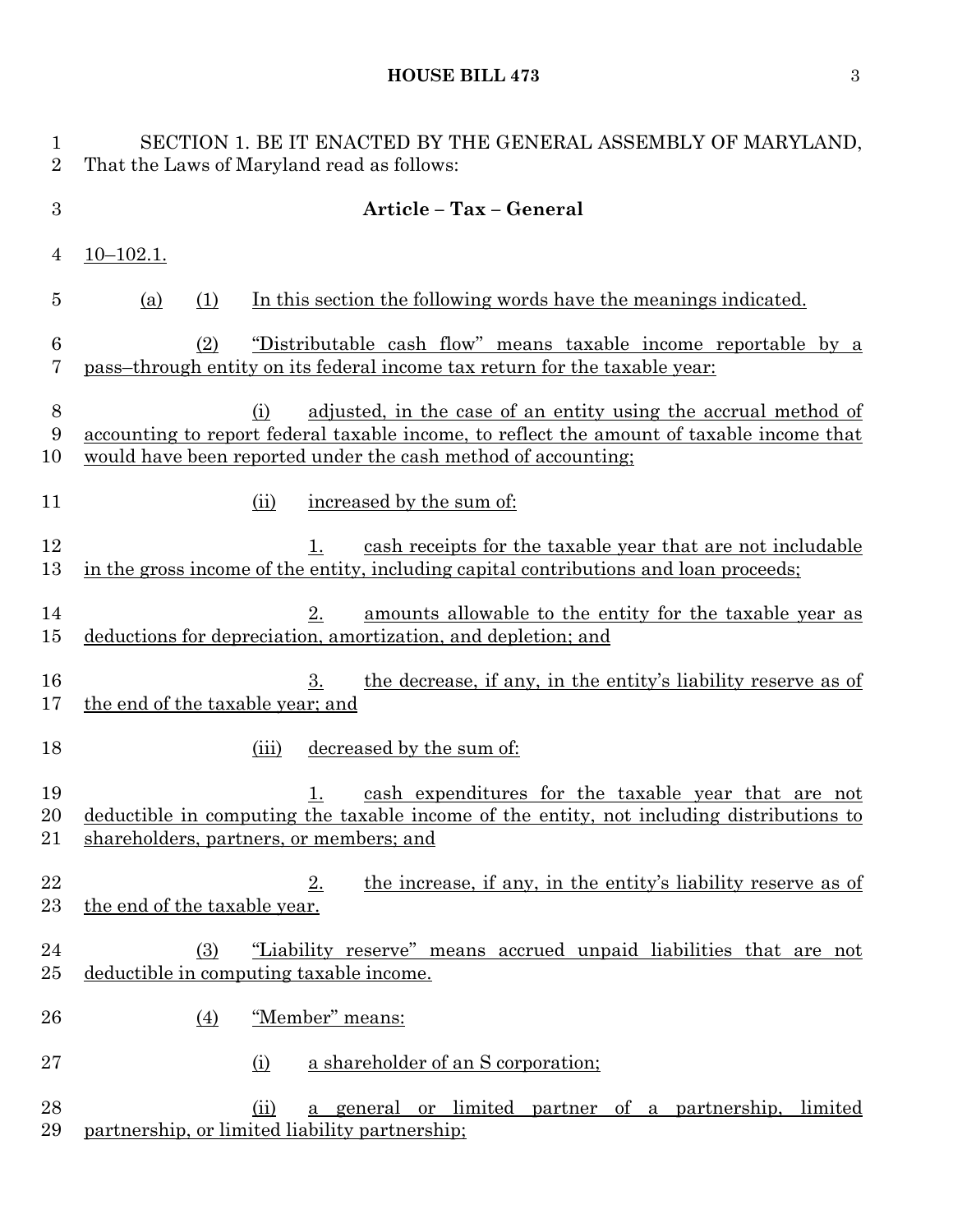|                            | $\overline{4}$                                   |       | <b>HOUSE BILL 473</b>                                                                                                                                                                      |
|----------------------------|--------------------------------------------------|-------|--------------------------------------------------------------------------------------------------------------------------------------------------------------------------------------------|
| 1                          |                                                  | (iii) | a member of a limited liability company; or                                                                                                                                                |
| $\overline{2}$             |                                                  | (iv)  | a beneficiary of a business trust or statutory trust.                                                                                                                                      |
| $\boldsymbol{3}$<br>4<br>5 | (5)<br>Taxation to do business in the State.     |       | <u>"Nonresident entity" means an entity that is not formed under the laws</u><br>of the State and is not qualified by or registered with the Department of Assessments and                 |
| $\boldsymbol{6}$<br>7      | (6)<br>$10-210(b)(1)$ through (4) of this title. |       | "Nonresident taxable income" means any income described in §                                                                                                                               |
| 8                          | (7)                                              |       | "Pass-through entity" means:                                                                                                                                                               |
| 9                          |                                                  | (i)   | an S corporation;                                                                                                                                                                          |
| 10                         |                                                  | (ii)  | a partnership;                                                                                                                                                                             |
| 11<br>12                   | under this title; or                             | (iii) | a limited liability company that is not taxed as a corporation                                                                                                                             |
| 13<br>14                   | corporation under this title.                    | (iv)  | a business trust or statutory trust that is not taxed as a                                                                                                                                 |
| 15                         | (8)                                              |       | "PASS-THROUGH ENTITY'S TAXABLE INCOME" MEANS THE                                                                                                                                           |
| 16<br>17                   |                                                  |       | PORTION OF A PASS-THROUGH ENTITY'S INCOME UNDER THE FEDERAL INTERNAL<br>REVENUE CODE THAT IS DERIVED FROM OR REASONABLY ATTRIBUTABLE TO THE                                                |
| 18                         |                                                  |       | TRADE OR BUSINESS OF THE PASS-THROUGH ENTITY IN THIS STATE.                                                                                                                                |
| 19<br>20<br>21             | [that has:                                       |       | (b) (1) [In] SUBJECT TO PARAGRAPH (2) OF THIS SUBSECTION, IN addition<br>to any other tax imposed under this title, a tax is imposed on each pass-through entity                           |
| 22<br>23                   | (1)<br>and                                       |       | any member who is a nonresident of the State or is a nonresident entity;                                                                                                                   |
| 24                         | (2)                                              |       | any nonresident taxable income for the taxable year.                                                                                                                                       |
| 25                         | $\left( 2\right)$                                |       | EACH PASS-THROUGH ENTITY:                                                                                                                                                                  |
| 26<br>27<br>28<br>29       | <b>PASS-THROUGH ENTITY; OR</b>                   | (I)   | SHALL PAY THE TAX IMPOSED UNDER PARAGRAPH (1) OF<br>THIS SUBSECTION WITH RESPECT TO THE DISTRIBUTIVE SHARES OR PRO RATA<br>SHARES OF THE NONRESIDENT AND NONRESIDENT ENTITY MEMBERS OF THE |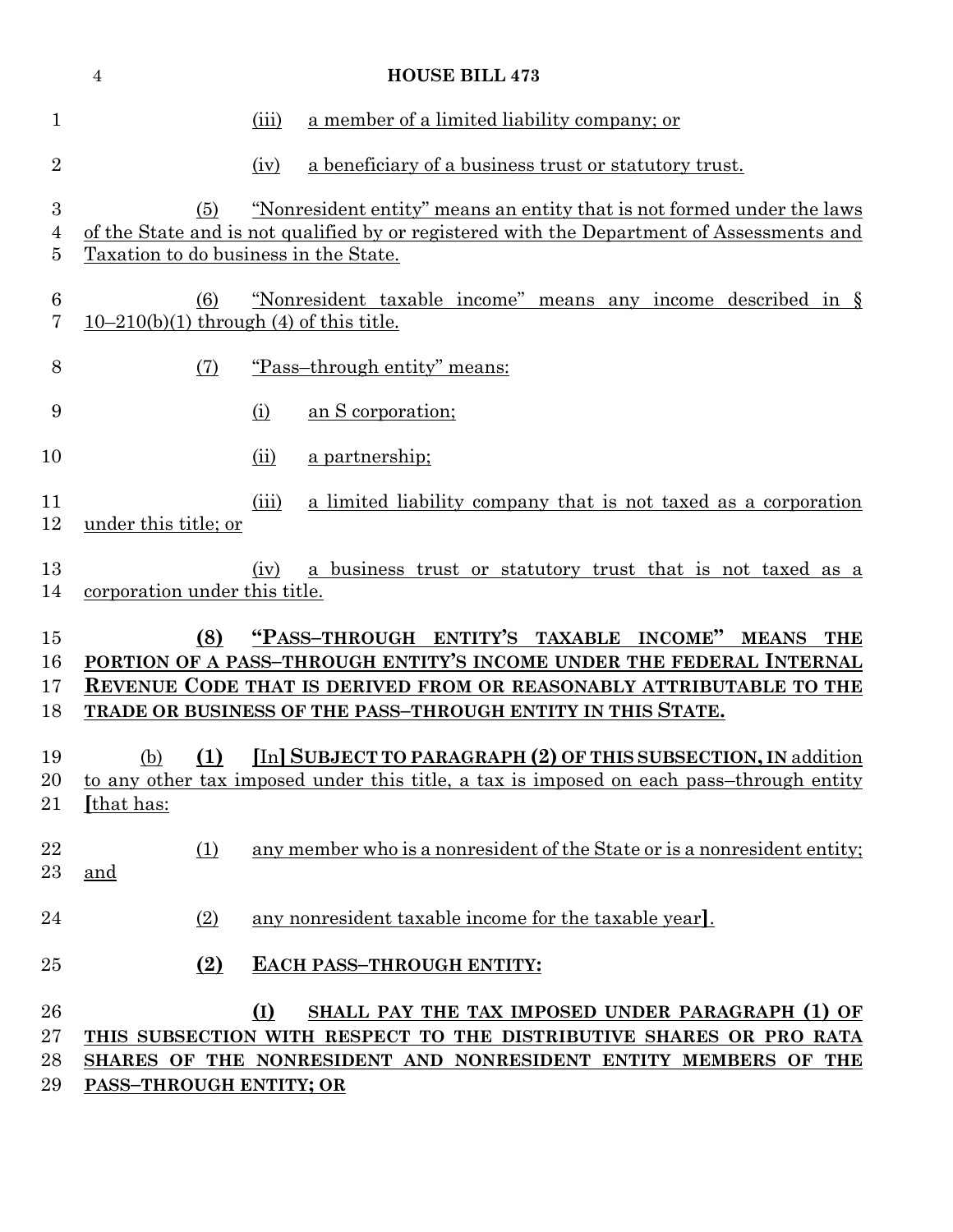| 1              | (II)<br>MAY ELECT TO PAY THE TAX IMPOSED UNDER PARAGRAPH                                      |
|----------------|-----------------------------------------------------------------------------------------------|
| $\overline{2}$ | (1) OF THIS SUBSECTION WITH RESPECT TO THE DISTRIBUTIVE SHARES OR PRO                         |
| 3              | RATA SHARES OF RESIDENT MEMBERS OF THE PASS-THROUGH ENTITY.                                   |
|                |                                                                                               |
| 4              | The WITH RESPECT TO A PASS-THROUGH ENTITY THAT PAYS<br>(1)<br>$\left( \mathrm{c}\right)$      |
| 5              | THE TAX IMPOSED UNDER SUBSECTION (B)(1) OF THIS SECTION IN ACCORDANCE                         |
| 6              | WITH SUBSECTION $(B)(2)(I)$ OF THIS SECTION, THE tax [imposed under subsection (b)            |
| 7              | of this section, shall be treated as a tax imposed on the nonresident or nonresident entity   |
| 8              | members that is paid on behalf of the nonresidents or nonresident entities by the             |
| 9              | pass-through entity.                                                                          |
|                |                                                                                               |
| 10             | The Comptroller shall provide by regulation for the treatment of the tax<br>(2)               |
| 11             | imposed under subsection (b) of this section that is paid on behalf of a nonresident entity   |
| 12             | member that is itself a pass-through entity.                                                  |
|                |                                                                                               |
| 13             | <b>Except</b> as provided in paragraph (2) of this subsection, the <b>WITH</b><br>(d)<br>(1)  |
| 14             | RESPECT TO A PASS-THROUGH ENTITY THAT PAYS THE TAX IMPOSED UNDER                              |
| 15             | SUBSECTION (B)(1) OF THIS SECTION IN ACCORDANCE WITH SUBSECTION $(B)(2)(I)$                   |
| 16             | <b>OF THIS SECTION, THE tax imposed [under subsection (b) of this section] is the sum of:</b> |
| 17             | a rate equal to the sum of the rate of the tax imposed under $\S$<br>(i)                      |
| 18             | 10–106.1 of this subtitle and the top marginal State tax rate for individuals under $\S$      |
| 19             | <u>10–105(a) of this subtitle applied to the sum of each nonresident individual member's</u>  |
| 20             | distributive share or [pro-rata] PRO RATA share of [a] THE pass-through entity's              |
| 21             | nonresident taxable income; and                                                               |
|                |                                                                                               |
| 22             | the rate of the tax for a corporation under $\S$ 10–105(b) of this<br>(ii)                    |
| 23             | subtitle applied to the sum of each nonresident entity member's distributive share or         |
| 24             | <u>[pro-rata] PRO RATA share of [a] THE pass-through entity's nonresident taxable income.</u> |
|                |                                                                                               |
| 25             | (2)<br>WITH RESPECT TO A PASS-THROUGH ENTITY THAT PAYS THE TAX                                |
| 26             | IMPOSED UNDER SUBSECTION $(B)(1)$ OF THIS SECTION IN ACCORDANCE WITH                          |
| 27             | SUBSECTION (B)(2)(II) OF THIS SECTION, THE TAX IMPOSED IS THE SUM OF:                         |
|                |                                                                                               |
| 28             | (I)<br>A RATE EQUAL TO THE SUM OF THE RATE OF THE TAX                                         |
| 29             | IMPOSED UNDER § 10-106.1 OF THIS SUBTITLE AND THE TOP MARGINAL STATE TAX                      |
| 30             | RATE FOR INDIVIDUALS UNDER § 10-105(A) OF THIS SUBTITLE APPLIED TO THE SUM                    |
| 31             | OF EACH INDIVIDUAL MEMBER'S DISTRIBUTIVE SHARE OR PRO RATA SHARE OF THE                       |
| 32             | PASS-THROUGH ENTITY'S TAXABLE INCOME; AND                                                     |
|                |                                                                                               |
| 33             | THE RATE OF THE TAX FOR A CORPORATION UNDER §<br>(II)                                         |
| 34             | 10-105(B) OF THIS SUBTITLE APPLIED TO THE SUM OF EACH ENTITY MEMBER'S                         |
| 35             | DISTRIBUTIVE SHARE OR PRO RATA SHARE OF THE PASS-THROUGH ENTITY'S                             |
| 36             | TAXABLE INCOME.                                                                               |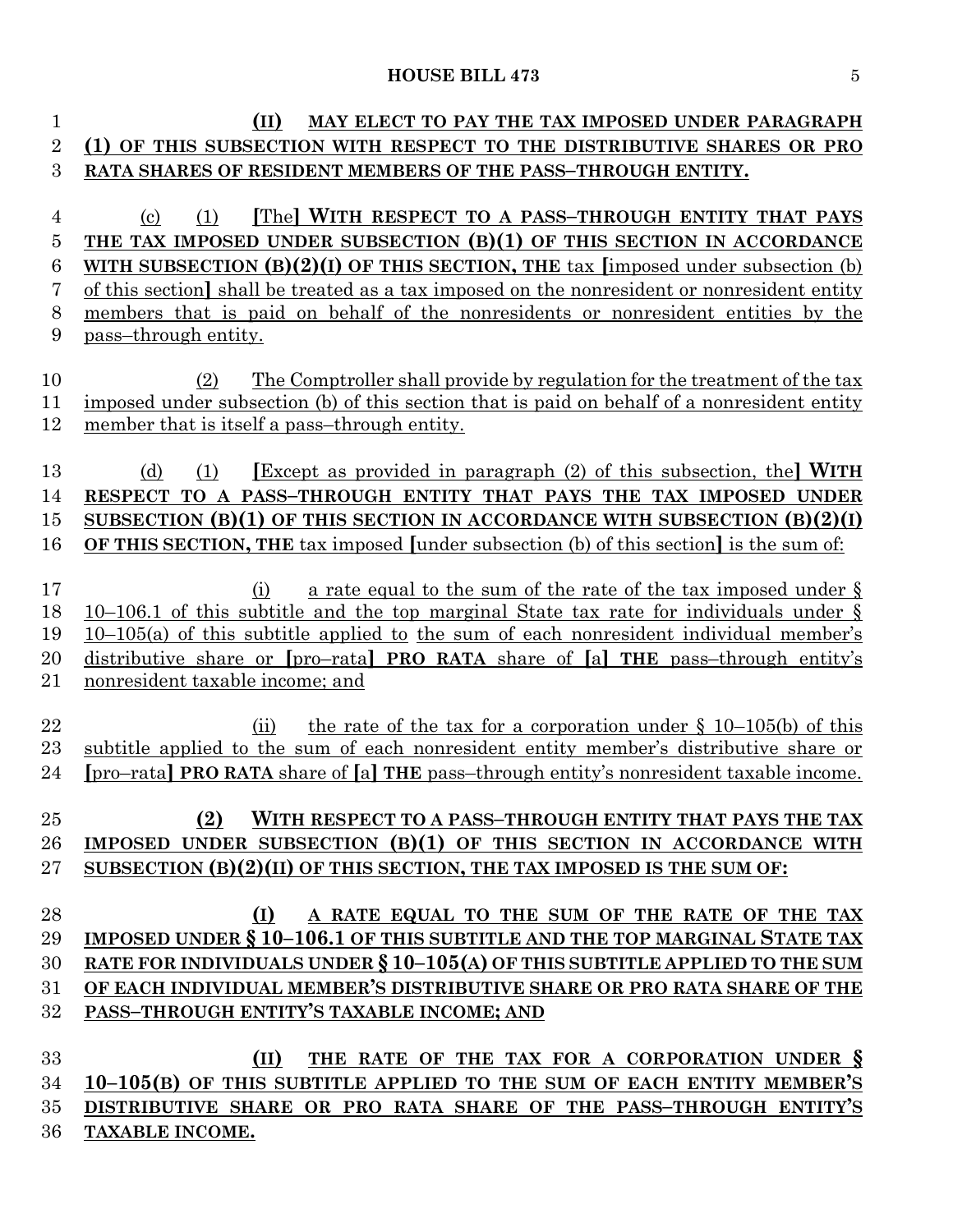| 1<br>$\overline{2}$ | $\lceil (2) \rceil (3)$<br>The tax required to be paid for any taxable year on behalf of<br>nonresident or nonresident entity members by a pass-through entity may not exceed: |
|---------------------|--------------------------------------------------------------------------------------------------------------------------------------------------------------------------------|
| $\boldsymbol{3}$    | (I)<br>WITH RESPECT TO A PASS-THROUGH ENTITY THAT PAYS                                                                                                                         |
| 4                   | THE TAX IMPOSED UNDER SUBSECTION (B)(1) OF THIS SECTION IN ACCORDANCE                                                                                                          |
| $\overline{5}$      | WITH SUBSECTION $(B)(2)(I)$ OF THIS SECTION, the sum of all of the nonresident and                                                                                             |
| 6                   | nonresident entity members' shares of the pass-through entity's distributable cash flow;                                                                                       |
| 7                   | <b>AND</b>                                                                                                                                                                     |
|                     |                                                                                                                                                                                |
| 8                   | (II)<br>WITH RESPECT TO A PASS-THROUGH ENTITY THAT PAYS                                                                                                                        |
| $\boldsymbol{9}$    | THE TAX IMPOSED UNDER SUBSECTION (B)(1) OF THIS SECTION IN ACCORDANCE                                                                                                          |
| 10                  | WITH SUBSECTION $(B)(2)(II)$ OF THIS SECTION, THE SUM OF ALL OF THE MEMBERS'                                                                                                   |
| 11                  | SHARES OF THE PASS-THROUGH ENTITY'S DISTRIBUTABLE CASH FLOW.                                                                                                                   |
|                     |                                                                                                                                                                                |
| 12                  | IN ACCORDANCE WITH § 10-701.1 OF THIS TITLE, EACH MEMBER MAY<br>(E)                                                                                                            |
| 13                  | CLAIM A CREDIT AGAINST THE TAX IMPOSED ON THE MEMBER FOR THE MEMBER'S                                                                                                          |
| 14                  | PROPORTIONATE SHARE OF THE TAX PAID BY THE PASS-THROUGH ENTITY UNDER                                                                                                           |
| 15                  | SUBSECTION (B) OF THIS SECTION.                                                                                                                                                |
|                     |                                                                                                                                                                                |
| 16                  | $\lceil (e) \rceil$ (F)<br>The tax imposed under subsection (b) of this section does<br>(1)<br>(i)                                                                             |
| 17                  | not apply with respect to the distributive share or [pro-rata] <b>PRO RATA</b> share of a member                                                                               |
| 18<br>19            | that is itself a pass-through entity formed under the laws of the State or qualified by or                                                                                     |
|                     | registered with the Department of Assessments and Taxation to do business in the State.                                                                                        |
| 20                  | <u>A member of a pass-through entity that is itself a pass-through</u><br>(ii)                                                                                                 |
| 21                  | entity as described in subparagraph (i) of this paragraph shall <b>ITSELF</b> comply with the                                                                                  |
| 22                  | provisions of this section with respect to any of its members that are nonresidents or                                                                                         |
| 23                  | nonresident entities.                                                                                                                                                          |
|                     |                                                                                                                                                                                |
| 24                  | The tax imposed under subsection (b) of this section does not apply with<br>(2)                                                                                                |
| $25\,$              | respect to the direct or indirect distributive share or pro rata share of a member that is:                                                                                    |
|                     |                                                                                                                                                                                |
| 26                  | $\Omega$<br>a real estate investment trust as defined by § 856 of the Internal                                                                                                 |
| $27\,$              | Revenue Code; OR                                                                                                                                                               |
|                     |                                                                                                                                                                                |
| 28                  | AN ENTITY THAT IS EXEMPT FROM TAXATION UNDER § 501<br>(II)                                                                                                                     |
| 29                  | OF THE INTERNAL REVENUE CODE.                                                                                                                                                  |
| 30                  |                                                                                                                                                                                |
|                     | [(f)](G)<br>The Comptroller may provide by regulation for:                                                                                                                     |
| 31                  | the filing of composite returns by a pass-through entity on behalf of its<br>(1)                                                                                               |
| 32                  | nonresident and nonresident entity members; and                                                                                                                                |
|                     |                                                                                                                                                                                |
| 33                  | application of or exemption from the tax imposed under subsection (b)<br>(2)                                                                                                   |
| 34                  | of this section for a pass-through entity:                                                                                                                                     |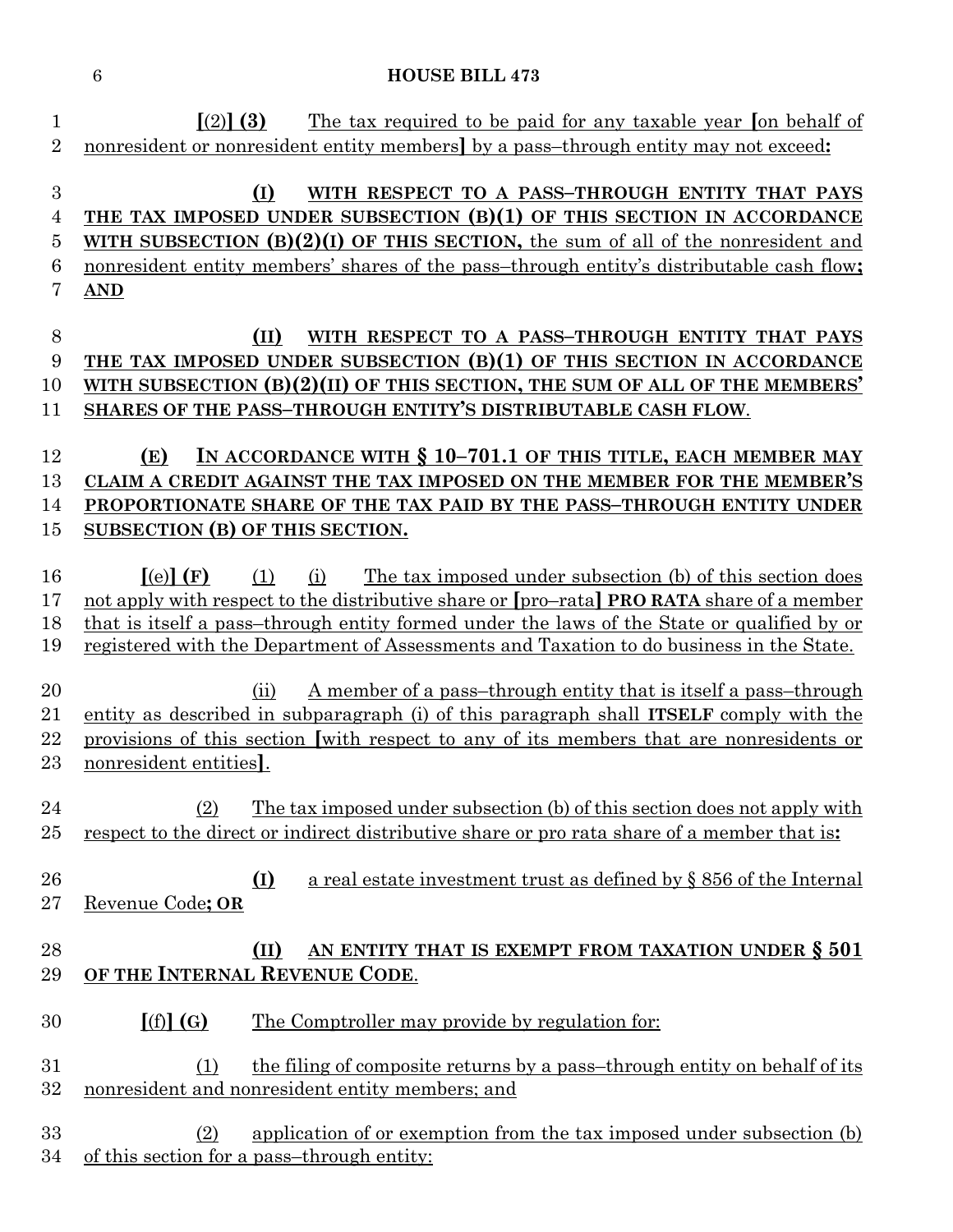(i) that files a composite return on behalf of nonresident and nonresident entity members; or (ii) the **[**nonresident or nonresident**]** entity members of which are tax exempt. **[**(g)**] (H)** (1) Subject to paragraph (2) of this subsection, if a partnership fails to pay the tax when due the tax may be collected from the partners under the law applicable to debts of the partnership, with the partnership and partners having rights of contribution against any **[**nonresident**]** partner on whose behalf the tax is paid. (2) Unless it is established by the Comptroller that the partner participated in a pattern of distributions to one or more partners with the intention of defeating the partnership liability for the tax imposed under subsection (b) of this section, any partner otherwise liable under paragraph (1) of this subsection shall be liable for the tax imposed on the partnership only to the extent of distributions from the partnership to that partner after the tax was due to be paid by the partnership. **[**(h)**] (I)** Except as provided in § 10–701.1 of this title, nothing in this section limits or affects in any way the liability of an individual nonresident member or a nonresident entity member for the tax imposed on the individual nonresident or nonresident entity under § 10–102 of this subtitle. **[**(i)**] (J)** The tax imposed under subsection (b) of this section does not apply to a publicly traded pass–through entity that has agreed to file with the Comptroller an annual information return reporting the name, address, taxpayer identification number, and other information requested by the Comptroller of each nonresident or nonresident entity member whose distributive share or **[**pro–rata**] PRO RATA** share of the pass–through entity's nonresident taxable income for the taxable year exceeds \$500. **(K) (1) A PASS–THROUGH ENTITY THAT ELECTS, UNDER SUBSECTION (B)(2)(II) OF THIS SECTION, TO PAY THE TAX IMPOSED UNDER SUBSECTION (B)(1) OF THIS SECTION WITH RESPECT TO THE DISTRIBUTIVE SHARES OR PRO RATA SHARES OF RESIDENT MEMBERS OF THE PASS–THROUGH ENTITY SHALL REPORT TO THE COMPTROLLER, ON A QUARTERLY BASIS, A LIST OF THOSE RESIDENT MEMBERS AND THE COUNTIES IN WHICH THEY RESIDE. (2) SUBJECT TO TITLE 2, SUBTITLE 6 OF THIS ARTICLE, THE COMPTROLLER SHALL DISTRIBUTE TO EACH COUNTY THE PORTION OF THE INCOME TAX REVENUE DUE TO THE TAX IMPOSED UNDER SUBSECTION (B)(1) OF THIS SECTION AND IN ACCORDANCE WITH SUBSECTION (B)(2)(II) OF THIS SECTION BASED ON THE RATE OF TAX IMPOSED UNDER § 10–106.1 OF THIS SUBTITLE AND ATTRIBUTABLE TO EACH INDIVIDUAL MEMBER RESIDING IN THAT COUNTY.**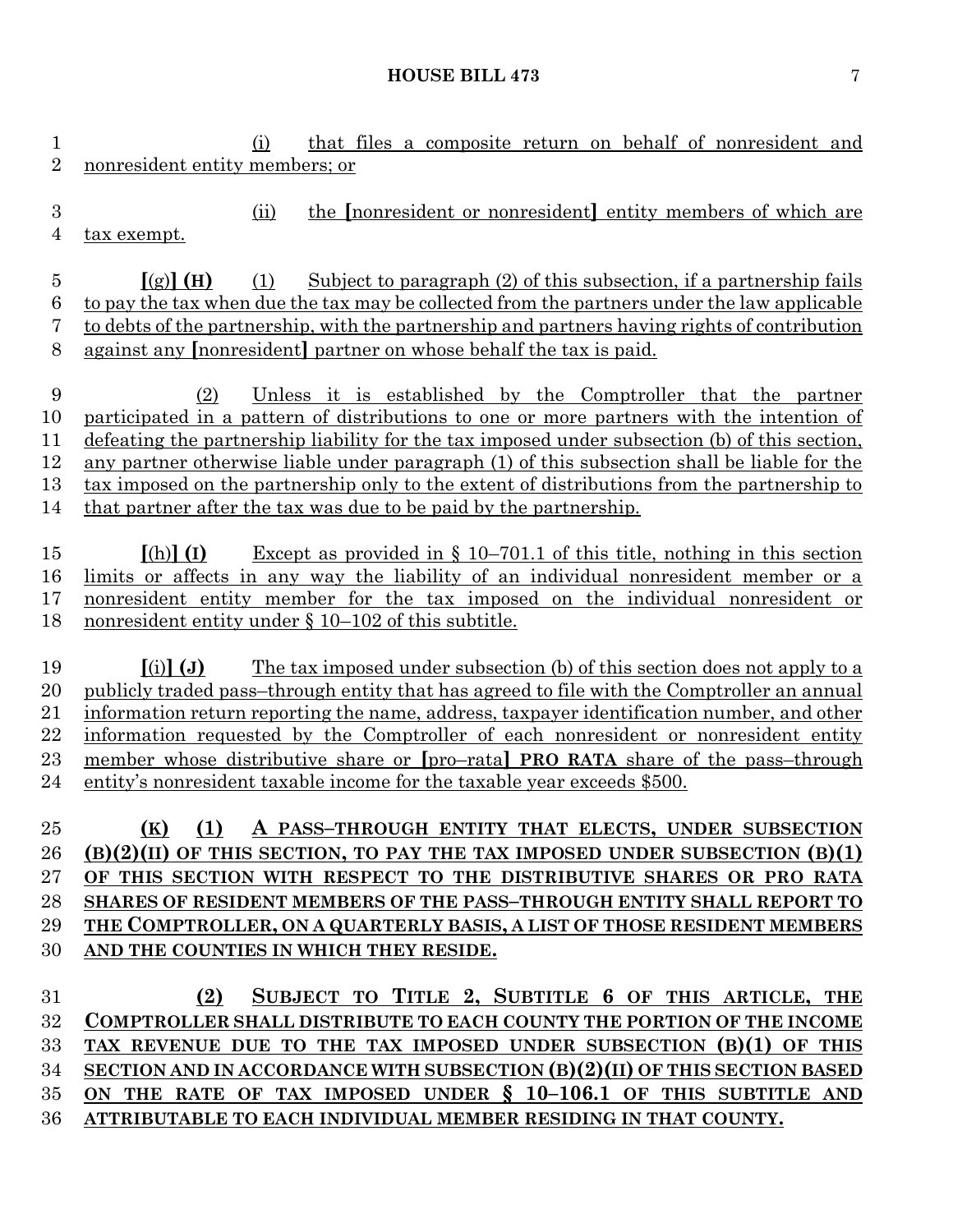# $1 \quad \underline{10-701.1}$ .

 An individual or a corporation may claim a credit against the State income tax **AND COUNTY INCOME TAX** for a taxable year in the amount of tax paid by a pass–through entity under § 10–102.1 of this title that is attributable to the individual's or corporation's share of the pass–through entity's **[**nonresident**]** taxable income, as defined in **[**§ 10–102.1(a)(6)**] § 10–102.1(A)(8)** of this title. 10–703.

# (a) **IN THIS SECTION, "MEMBER" AND "PASS–THROUGH ENTITY" HAVE THE MEANINGS STATED IN § 10–102.1 OF THIS TITLE.**

- **(B)** Except as provided in subsection **[**(b)**] (C)** of this section, a resident may claim a credit against the income tax for a taxable year in the amount determined under subsection **[**(c)**] (D)** of this section for State tax on income paid to another state for the year.
- **[**(b)**] (C)** A credit under subsection **[**(a)**] (B)** of this section is not allowed to:
- (1) a resident other than a fiduciary, if the laws of the other state allow the resident a credit for State income tax paid to this State;
- (2) a resident fiduciary, if the fiduciary claims, and the other state allows, a credit for State income tax paid to this State;
- (3) a resident for less than the full taxable year for tax on income that is paid to another state during residency in that state; or
- (4) a nonresident.

 **[**(c)**] (D)** (1) Except as provided in paragraph (2) of this subsection and subject to subsection **[**(d)**] (E)** of this section, the credit allowed a resident under subsection **[**(a)**](B)** of this section is the lesser of:

- (i) the amount of allowable tax on income that the resident paid to another state; or
- 26 (ii) an amount that does not reduce the income tax to an amount less than would be payable if the income subjected to tax in the other state were disregarded.
- (2) If the credit allowed a resident under subsection **[**(a)**] (B)** of this section is based on tax that **[**an S corporation**] A PASS–THROUGH ENTITY** pays to another state, the credit allowable to a **[**shareholder**] MEMBER OF THE PASS–THROUGH ENTITY**:
- (i) may not exceed that **[**shareholder's**] MEMBER'S** pro rata share of the tax; and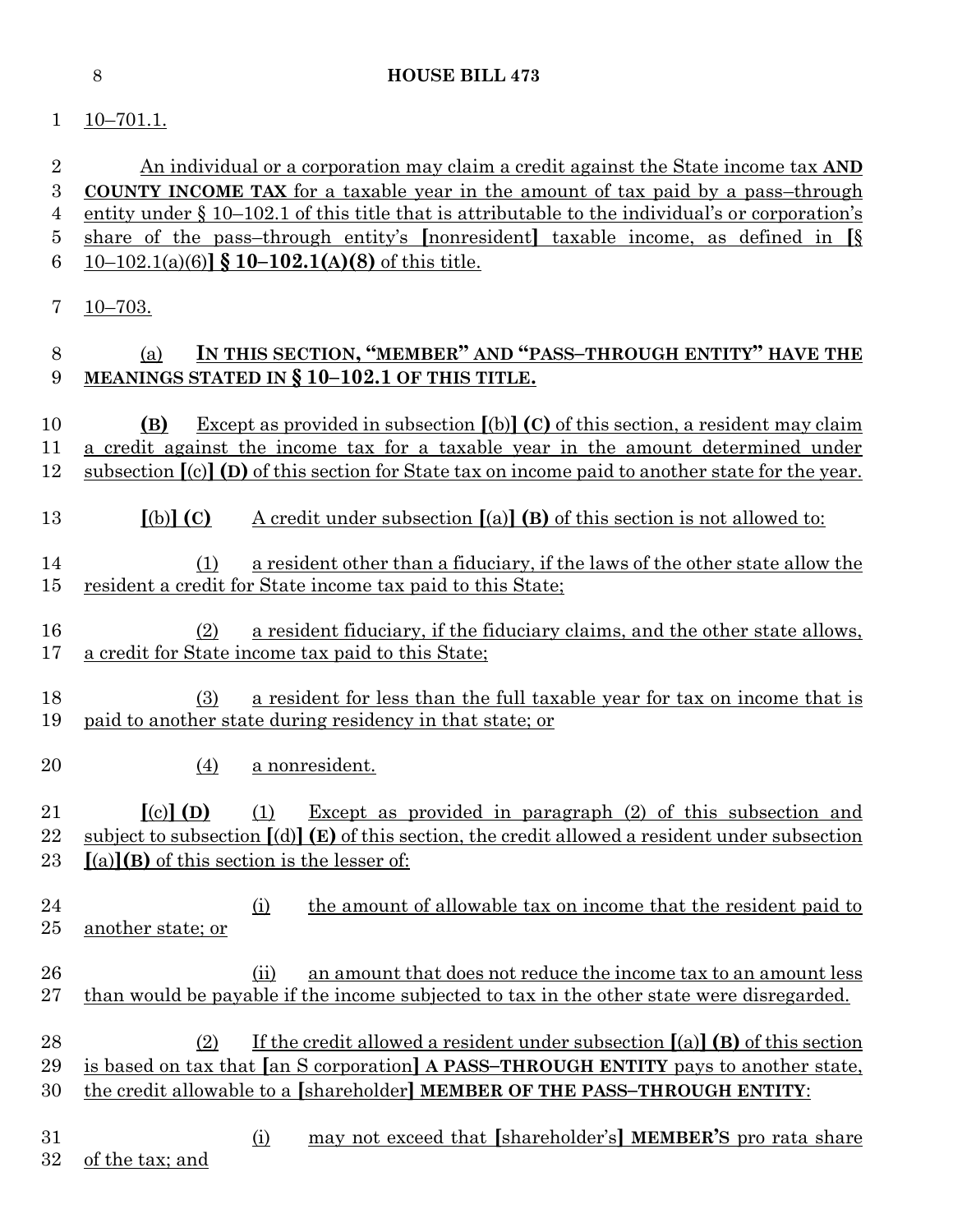| 1<br>$\overline{2}$                          | will be allowed for another state's income taxes or taxes based on<br>(ii)<br>income.                                                                                                                                                                                                                                           |
|----------------------------------------------|---------------------------------------------------------------------------------------------------------------------------------------------------------------------------------------------------------------------------------------------------------------------------------------------------------------------------------|
| $\boldsymbol{3}$<br>4<br>$\overline{5}$<br>6 | The amount of the credit allowed under subsection $[(a)]$ (B) of<br>$\lceil$ (d) $\rceil$ (E)<br>(1)<br>this section to be applied against the State income tax is equal to the amount that would<br>be calculated under subsection $[(c)]$ (D) of this section using the State income tax rate as<br>the only applicable rate. |
| $\overline{7}$<br>$8\,$<br>9<br>10           | The amount of the credit allowed under subsection $[(a)]$ (B) of this<br>(2)<br>section to be applied against the county income tax is equal to the amount calculated under<br>subsection $\lceil (c) \rceil$ (D) of this section less the amount calculated under paragraph (1) of this<br>subsection.                         |
| 11                                           | $10 - 706.$                                                                                                                                                                                                                                                                                                                     |
| 12<br>13                                     | Except as otherwise provided in this section, a credit allowed under this<br>(a)<br>subtitle is allowed against the State income tax only.                                                                                                                                                                                      |
| 14<br>15                                     | <u>A credit under <math>\S 10-701</math> OR <math>\S 10-701.1</math> of this subtitle is allowed against the</u><br>(b)<br>total county and State income taxes.                                                                                                                                                                 |
| 16<br>17                                     | A credit allowed under § 10–704(a)(1) or § 10–709(b)(1) of this subtitle<br>$\left( \mathrm{c}\right)$<br>(1)<br>is allowed against the State income tax only.                                                                                                                                                                  |
| 18<br>19                                     | <u>A credit allowed under § 10–704(a)(2) or § 10–709(b)(2) of this subtitle</u><br>(2)<br>is allowed against the county income tax only.                                                                                                                                                                                        |
| 20<br>21                                     | SECTION 2. AND BE IT FURTHER ENACTED, That the Laws of Maryland read<br>as follows:                                                                                                                                                                                                                                             |
| 22                                           | <b>Article - Education</b>                                                                                                                                                                                                                                                                                                      |
| 23                                           | $5 - 219.$                                                                                                                                                                                                                                                                                                                      |
| 24                                           | There is The Blueprint for Maryland's Future Fund.<br>(b)                                                                                                                                                                                                                                                                       |
| 25                                           | The Fund consists of:<br><u>(f)</u>                                                                                                                                                                                                                                                                                             |
| 26<br>27                                     | Revenue distributed to the Fund under $\S$ 2-605.1, 2-613.1, and<br>(1)<br>$2-1303$ of the Tax – General Article;                                                                                                                                                                                                               |
| 28                                           | (2)<br>Money appropriated in the State budget for the Fund; and                                                                                                                                                                                                                                                                 |
| 29<br>30                                     | Any other money from any other source accepted for the benefit of the<br>$\Omega$<br>Fund.                                                                                                                                                                                                                                      |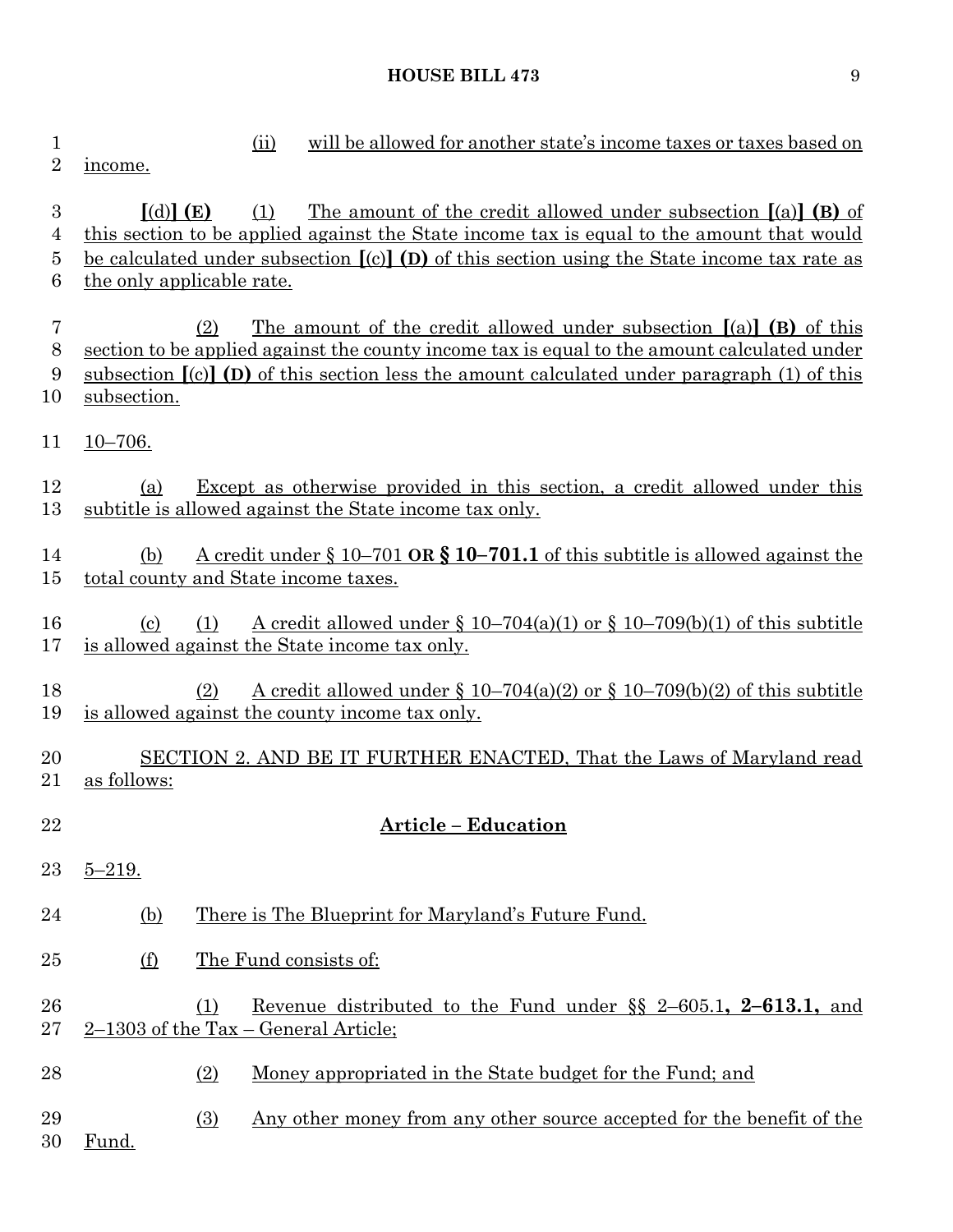|                            | 10                                                | <b>HOUSE BILL 473</b>                                                                                                                                                                                                                                                                                                                                            |
|----------------------------|---------------------------------------------------|------------------------------------------------------------------------------------------------------------------------------------------------------------------------------------------------------------------------------------------------------------------------------------------------------------------------------------------------------------------|
| $\mathbf{1}$               |                                                   | Article - Tax - General                                                                                                                                                                                                                                                                                                                                          |
| $\overline{2}$             | $2 - 613.1.$                                      |                                                                                                                                                                                                                                                                                                                                                                  |
| 3<br>4                     |                                                   | <u>After making the distribution required under <math>\S</math> 2–613 of this subtitle, of the</u><br>remaining income tax revenue from corporations, the Comptroller shall distribute:                                                                                                                                                                          |
| $\overline{5}$<br>6        | (1)<br>§ 15–106.6 of the Education Article; and   | [6%] 5.5% to the Higher Education Investment Fund established under                                                                                                                                                                                                                                                                                              |
| 7<br>8<br>9                | (2)<br><b>ARTICLE.</b>                            | [9.15% to the General Fund] 7.6% TO THE BLUEPRINT FOR<br>MARYLAND'S FUTURE FUND ESTABLISHED UNDER § 5-219 OF THE EDUCATION                                                                                                                                                                                                                                       |
| 10                         | $2 - 614.$                                        |                                                                                                                                                                                                                                                                                                                                                                  |
| 11<br>12<br>13<br>14<br>15 | $\left\lceil (1) \right\rceil$<br>(a)<br>section. | Except as provided in paragraph $(2)$ of this subsection, after <b>AFTER</b><br>making the distributions required under $\S$ 2-613 and 2-613.1 of this subtitle, the<br>Comptroller shall distribute monthly $[17.2\%]$ 15.5% of the remaining income tax revenue<br>from corporations to a special fund to be distributed as provided in subsection (b) of this |
| 16<br>17<br>18             | $\mathbf{I}(2)$<br>shall be:                      | The percent of the remaining income tax revenue from corporations<br>distributed to a special fund to be distributed as provided in subsection (b) of this section                                                                                                                                                                                               |
| 19                         | (i)                                               | $24\%$ for the fiscal year beginning July 1, 2011;                                                                                                                                                                                                                                                                                                               |
| 20                         | (ii)                                              | 9.5% for the fiscal year beginning July 1, 2012; and                                                                                                                                                                                                                                                                                                             |
| 21<br>22                   | (iii)<br>before July 1, $2016$ .                  | 19.5% for each fiscal year beginning on or after July 1, 2013, but                                                                                                                                                                                                                                                                                               |
| 23<br>24<br>25             | (i)<br>(b)<br>(1)                                 | <b>Except as provided in subparagraph (ii) of this paragraph, from</b><br><b>FROM</b> the special fund, the Comptroller shall distribute an amount equal to [17.2%] 15.5%<br>of the cost to administer the income tax on corporations to an administrative cost account.                                                                                         |
| 26<br>27                   | (iii)                                             | The percent of the cost to administer the income tax on<br>corporations that is distributed to an administrative cost account shall be:                                                                                                                                                                                                                          |
| 28                         |                                                   | $24\%$ for the fiscal year beginning July 1, 2011;<br><u>1.</u>                                                                                                                                                                                                                                                                                                  |
| 29                         |                                                   | 9.5% for the fiscal year beginning July 1, 2012; and<br>2.                                                                                                                                                                                                                                                                                                       |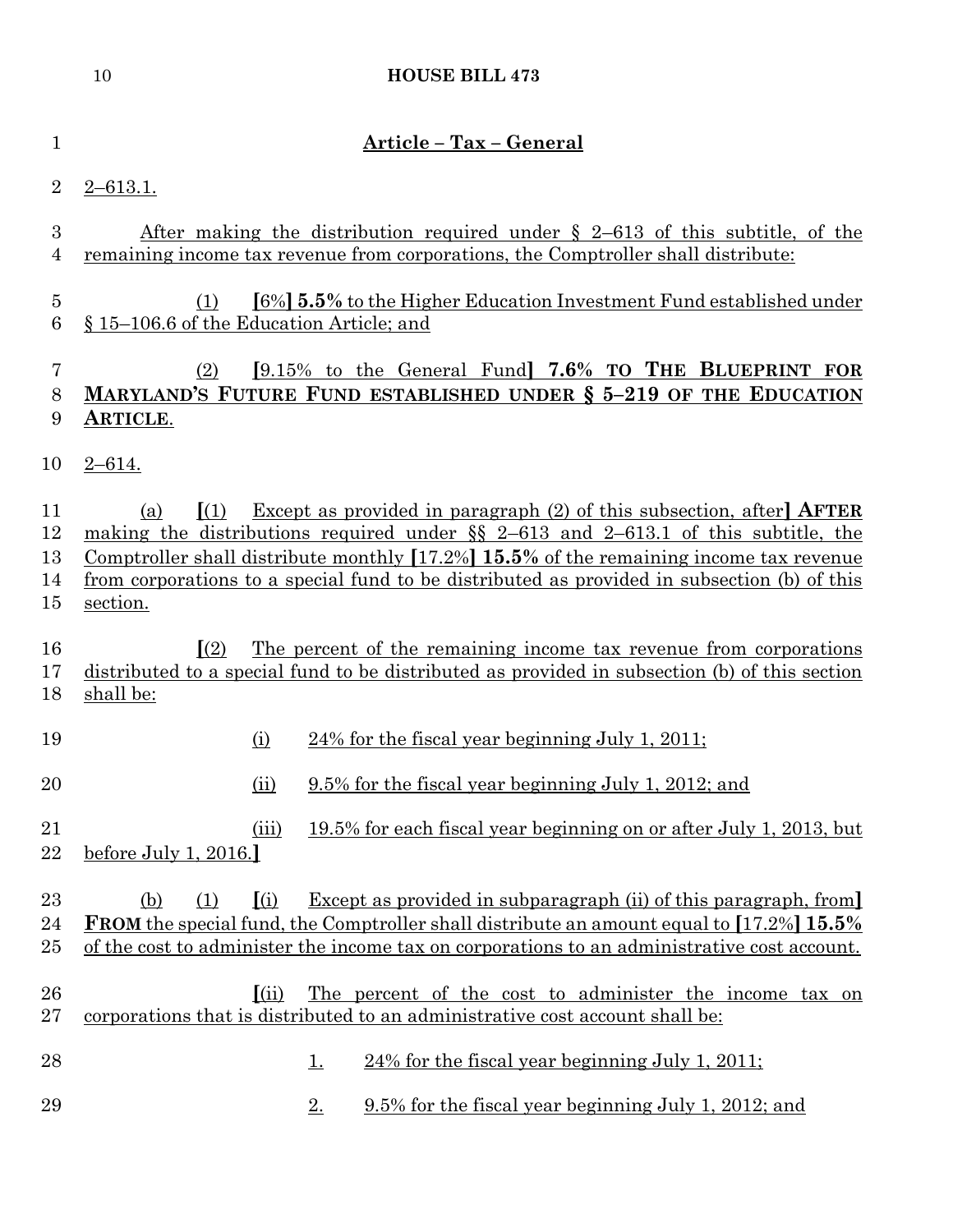1 3. 19.5% for each fiscal year beginning on or after July 1, 2013, but before July 1, 2016.**]** (2) After making the distribution required under paragraph (1) of this subsection, the Comptroller shall distribute the balance in the special fund to the Gasoline and Motor Vehicle Revenue Account in the Transportation Trust Fund. **10–311. (A) (1) IN THIS SECTION THE FOLLOWING WORDS HAVE THE MEANINGS INDICATED. (2) "COMBINED GROUP" HAS THE MEANING STATED IN § 10–402.1 OF THIS TITLE. (3) "NET DEFERRED TAX ASSET" MEANS THE AMOUNT BY WHICH THE DEFERRED TAX ASSETS EXCEED THE DEFERRED TAX LIABILITIES OF A COMBINED GROUP, COMPUTED IN ACCORDANCE WITH GENERALLY ACCEPTED ACCOUNTING PRINCIPLES. (4) "NET DEFERRED TAX LIABILITY" MEANS THE AMOUNT BY WHICH THE DEFERRED TAX LABILITIES EXCEED THE DEFERRED TAX ASSETS OF A COMBINED GROUP, COMPUTED IN ACCORDANCE WITH GENERALLY ACCEPTED ACCOUNTING PRINCIPLES. (B) THIS SECTION APPLIES ONLY TO A COMBINED GROUP THAT ON OR BEFORE THE DATE OF ENACTMENT OF THE PROVISIONS OF § 10–402.1 OF THIS TITLE BY CHAPTER \_\_\_\_\_ (H.B. 473) OF THE ACTS OF THE GENERAL ASSEMBLY OF 2020, THE MEMBERS OF WHICH WERE: (1) PUBLICLY TRADED; OR (2) AFFILIATED WITH A COMBINED GROUP THAT WAS PUBLICLY TRADED, AND PARTICIPATED IN THE FILING OF THE PUBLICLY TRADED CORPORATION'S FINANCIAL STATEMENTS PREPARED IN ACCORDANCE WITH GENERALLY ACCEPTED ACCOUNTING PRINCIPLES. (C) (1) SUBJECT TO PARAGRAPH (2) OF THIS SUBSECTION, IN ADDITION TO THE MODIFICATIONS UNDER §§ 10–307 AND 10–308 OF THIS SUBTITLE, THE AMOUNTS DETERMINED UNDER SUBSECTION (D) OF THIS SECTION ARE SUBTRACTED FROM THE FEDERAL TAXABLE INCOME OF A COMBINED GROUP TO DETERMINE MARYLAND MODIFIED INCOME OF THE COMBINED GROUP IF, AS OF THE DATE OF ENACTMENT OF § 10–402.1 OF THIS TITLE BY CHAPTER \_\_\_\_\_ (H.B. 473)**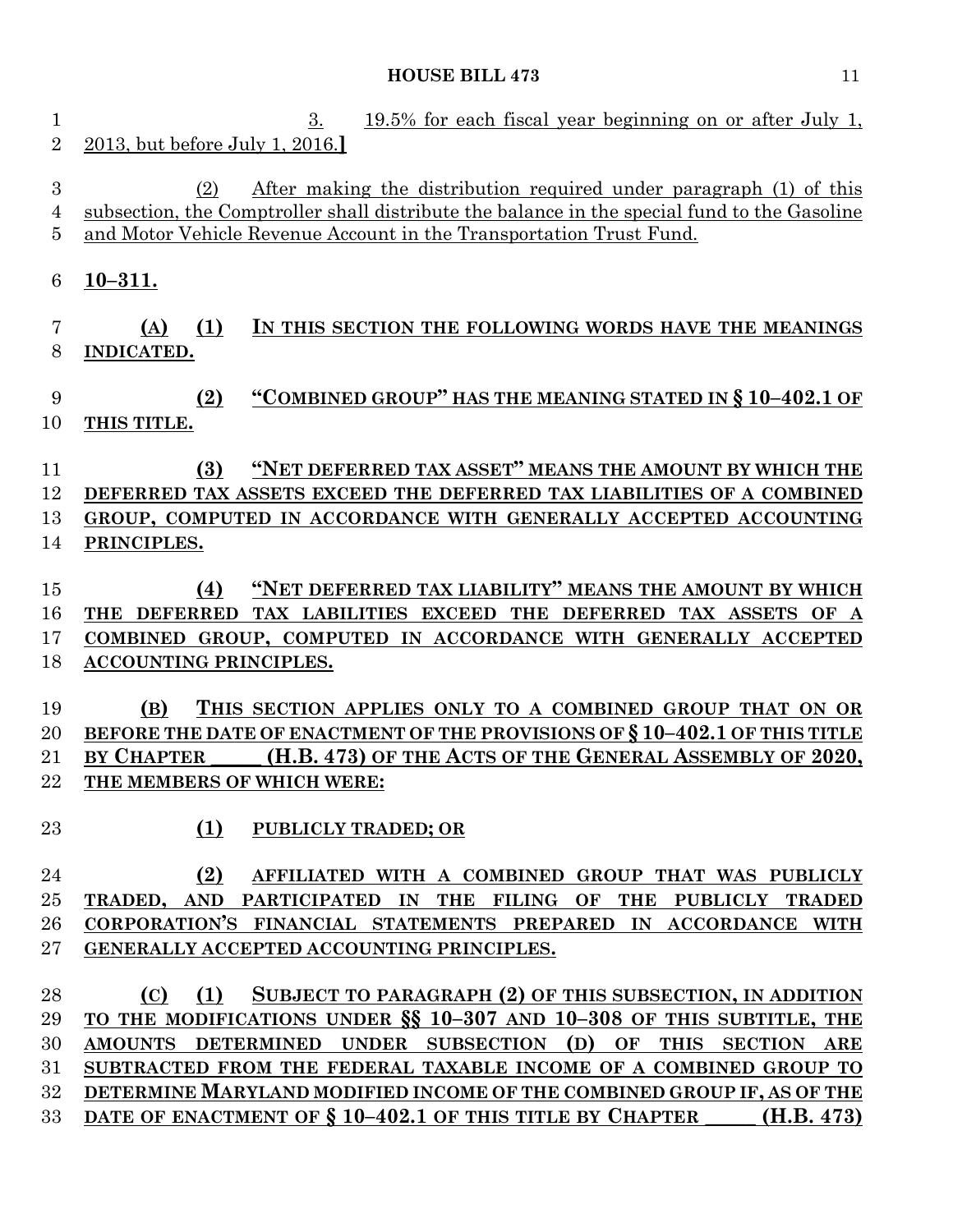|                | 12                                |               | <b>HOUSE BILL 473</b>                                                                                                               |
|----------------|-----------------------------------|---------------|-------------------------------------------------------------------------------------------------------------------------------------|
| 1              |                                   |               | OF THE ACTS OF THE GENERAL ASSEMBLY OF 2020, THE ENACTMENT RESULTED IN                                                              |
| $\overline{2}$ | AN AGGREGATE:                     |               |                                                                                                                                     |
|                |                                   |               |                                                                                                                                     |
| 3<br>4         | LIABILITY;                        | $\Omega$      | INCREASE TO THE COMBINED GROUP'S NET DEFERRED TAX                                                                                   |
|                |                                   |               |                                                                                                                                     |
| $\bf 5$        |                                   | (II)          | DECREASE TO THE COMBINED GROUP'S NET DEFERRED TAX                                                                                   |
| 6              | <b>ASSET; OR</b>                  |               |                                                                                                                                     |
| 7              |                                   | (III)         | CHANGE FROM A NET DEFERRED TAX ASSET TO A NET                                                                                       |
| 8              | DEFERRED TAX LIABILITY.           |               |                                                                                                                                     |
|                |                                   |               |                                                                                                                                     |
| 9<br>10        | (2)                               |               | THE AMOUNT OF ANY INCREASE, DECREASE, OR CHANGE SHALL<br>BE DETERMINED WITHOUT REGARD TO THE SUBTRACTION AUTHORIZED UNDER           |
| 11             | THIS SECTION.                     |               |                                                                                                                                     |
|                |                                   |               |                                                                                                                                     |
| 12<br>13       | (1)<br>(D)                        |               | SUBJECT TO PARAGRAPHS (2) AND (3) OF THIS SUBSECTION, THE<br>SUBTRACTION AUTHORIZED UNDER THIS SECTION IS EQUAL TO ONE–TENTH OF THE |
| 14             |                                   |               | AMOUNT NECESSARY TO OFFSET THE AGGREGATE:                                                                                           |
|                |                                   |               |                                                                                                                                     |
| 15             |                                   | (I)           | INCREASE TO THE COMBINED GROUP'S NET DEFERRED TAX                                                                                   |
| 16             | LIABILITY;                        |               |                                                                                                                                     |
| 17             |                                   | $(\text{II})$ | DECREASE TO THE COMBINED GROUP'S NET DEFERRED TAX                                                                                   |
| 18             | <b>ASSET; OR</b>                  |               |                                                                                                                                     |
| 19             |                                   | (III)         | CHANGE FROM A NET DEFERRED TAX ASSET TO A NET                                                                                       |
| 20             | DEFERRED TAX LIABILITY.           |               |                                                                                                                                     |
|                |                                   |               |                                                                                                                                     |
| 21             | (2)                               |               | THE AMOUNT OF THE SUBTRACTION AS DETERMINED UNDER                                                                                   |
| 22             |                                   |               | PARAGRAPH (1) OF THIS SUBSECTION SHALL BE:                                                                                          |
| 23             |                                   | (I)           | DIVIDED BY THE RATE DETERMINED UNDER § 10-105(B) OF                                                                                 |
| 24             |                                   |               | THIS TITLE IN EFFECT ON JANUARY 1, 2022; AND                                                                                        |
| 25             |                                   | (II)          | FURTHER DIVIDED BY THE MARYLAND APPORTIONMENT                                                                                       |
| 26             |                                   |               | FRACTION THAT WAS USED BY THE COMBINED GROUP IN THE CALCULATION OF THE                                                              |
| $27\,$         |                                   |               | DEFERRED TAX ASSETS AND DEFERRED TAX LIABILITIES AS DESCRIBED IN                                                                    |
| 28             | PARAGRAPH (1) OF THIS SUBSECTION. |               |                                                                                                                                     |
| 29             | (3)                               |               | THE SUBTRACTION AUTHORIZED UNDER THIS SECTION MAY BE                                                                                |
| 30             |                                   |               | USED TO REDUCE THE COMBINED GROUP'S MARYLAND MODIFIED INCOME FOR 10                                                                 |
| 31             |                                   |               | CONSECUTIVE TAXABLE YEARS BEGINNING WITH THE FIRST TAXABLE YEAR THAT                                                                |

**BEGINS AFTER DECEMBER 31, 2026.**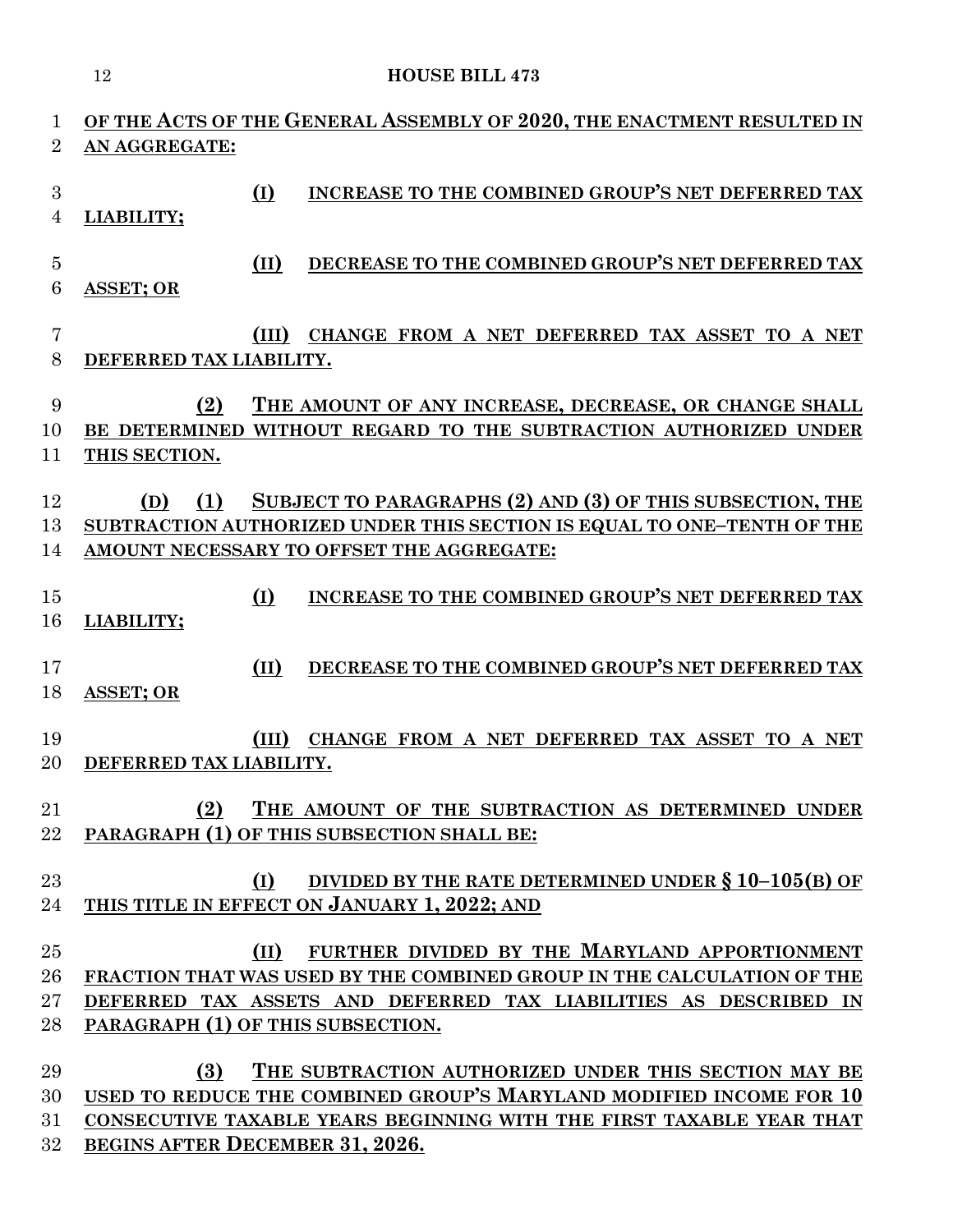**(4) THE SUBTRACTION CALCULATED UNDER THIS SECTION MAY NOT BE REDUCED AS A RESULT OF ANY EVENT THAT OCCURS AFTER THE CALCULATION, INCLUDING THE DISPOSITION OR ABANDONMENT OF ANY ASSET. (5) THE SUBTRACTION AUTHORIZED UNDER THIS SECTION: (I) SHALL BE CALCULATED WITHOUT REGARD TO THE FEDERAL TAX EFFECT; AND (II) MAY NOT ALTER THE TAX BASIS OF ANY ASSET. (6) IF THE SUBTRACTION DETERMINED UNDER THIS SECTION RESULTS IN A SUBTRACTION THAT EXCEEDS MARYLAND MODIFIED INCOME COMPUTED WITHOUT REGARD TO THE SUBTRACTION UNDER THIS SECTION, THE AMOUNT OF THE EXCESS MAY BE CARRIED FORWARD TO SUCCEEDING TAXABLE YEARS AND USED TO REDUCE MARYLAND MODIFIED INCOME IN EACH SUCCEEDING TAXABLE YEAR UNTIL THE EXCESS IS FULLY USED. (E) (1) ON OR BEFORE JULY 1, 2023, A COMBINED GROUP THAT INTENDS TO CLAIM A SUBTRACTION UNDER THIS SECTION SHALL FILE WITH THE COMPTROLLER A STATEMENT THAT SPECIFIES THE TOTAL AMOUNT OF THE SUBTRACTION THAT THE COMBINED GROUP INTENDS TO CLAIM. (2) THE STATEMENT SHALL BE ON THE FORM AND CONTAIN THE INFORMATION THE COMPTROLLER REQUIRES. (3) THE COMPTROLLER MAY REVIEW AND ALTER THE AMOUNT OF: (I) THE SUBTRACTION SPECIFIED IN THE STATEMENT REQUIRED UNDER PARAGRAPH (1) OF THIS SUBSECTION; OR (II) THE SUBTRACTION CLAIMED ON A TAX RETURN FOR ANY TAXABLE YEAR.** 10–402. 26 (d) (1) (i) In this paragraph: 1. "manufacturing corporation" means a domestic or foreign corporation which is primarily engaged in activities that, in accordance with the North American Industrial Classification System (NAICS), United States Manual, United States Office of Management and Budget, 1997 Edition, would be included in Sector 11, 31, 32, or

33; and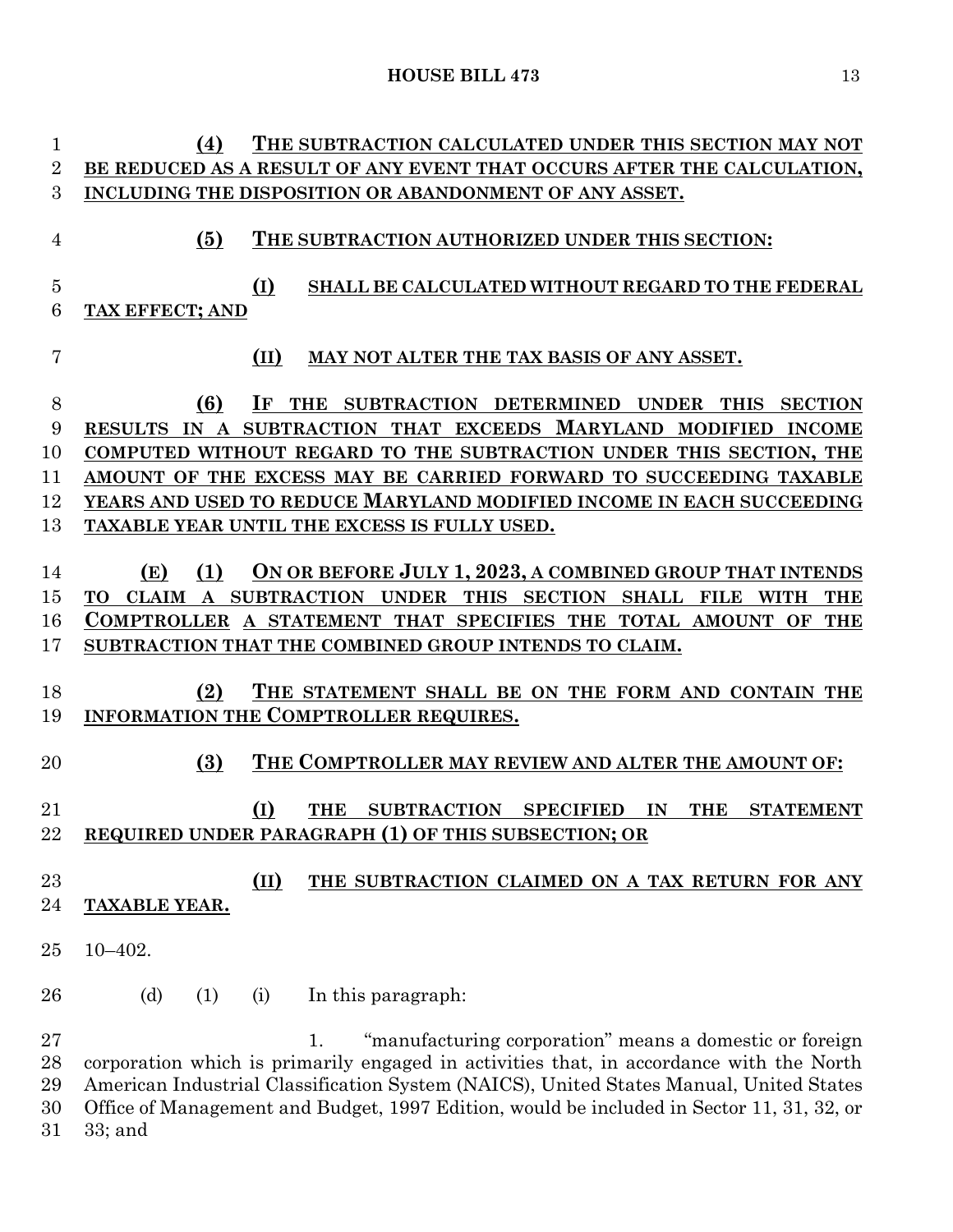| $\mathbf 1$<br>$\overline{2}$                          | 2.<br>"manufacturing corporation" does not include a refiner, as<br>defined in § 10-101 of the Business Regulation Article.                                                                                                                                                                                                                                                                                                                                      |
|--------------------------------------------------------|------------------------------------------------------------------------------------------------------------------------------------------------------------------------------------------------------------------------------------------------------------------------------------------------------------------------------------------------------------------------------------------------------------------------------------------------------------------|
| $\boldsymbol{3}$<br>4<br>$\overline{5}$<br>6<br>7<br>8 | If a manufacturing corporation carries on its trade or business<br>(ii)<br>within and outside the State and the trade or business is a unitary business, the part of the<br>corporation's Maryland modified income derived from or reasonably attributable to trade<br>or business carried on in the State shall be determined using a single sales factor<br>apportionment formula, by multiplying its Maryland modified income by 100% of the sales<br>factor. |
| 9<br>10<br>11                                          | In filing its tax return for each year, a manufacturing corporation<br>(iii)<br>shall certify that the NAICS Code reported on its Maryland return is consistent with that<br>reported to other government agencies.                                                                                                                                                                                                                                              |
| 12<br>13<br>14<br>15                                   | If the Comptroller determines that a corporation has submitted<br>(iv)<br>information that incorrectly classifies the corporation as a manufacturing corporation<br>under subparagraph (i) of this paragraph, the Comptroller shall reclassify the corporation<br>in an appropriate manner.                                                                                                                                                                      |
| 16                                                     | (2)<br>Except as provided in paragraphs (1) and (3) of this subsection:                                                                                                                                                                                                                                                                                                                                                                                          |
| 17<br>18<br>19<br>20                                   | for a taxable year beginning after December 31, 2017, but before<br>(i)<br>January 1, 2019, if the trade or business is a unitary business, the part of the corporation's<br>Maryland modified income derived from or reasonably attributable to trade or business<br>carried on in the State shall be determined using a 3-factor apportionment fraction:                                                                                                       |
| 21<br>22                                               | the numerator of which is the sum of the property factor,<br>1.<br>the payroll factor, and 3 times the sales factor; and                                                                                                                                                                                                                                                                                                                                         |
| 23                                                     | the denominator of which is 5;<br>2.                                                                                                                                                                                                                                                                                                                                                                                                                             |
| 24<br>25<br>$26\,$<br>$27\,$                           | for a taxable year beginning after December 31, 2018, but before<br>(ii)<br>January 1, 2020, if the trade or business is a unitary business, the part of the corporation's<br>Maryland modified income derived from or reasonably attributable to trade or business<br>carried on in the State shall be determined using a 3-factor apportionment fraction:                                                                                                      |
| 28<br>29                                               | the numerator of which is the sum of the property factor,<br>1.<br>the payroll factor, and 4 times the sales factor; and                                                                                                                                                                                                                                                                                                                                         |
| 30                                                     | the denominator of which is 6;<br>2.                                                                                                                                                                                                                                                                                                                                                                                                                             |
| 31<br>32<br>33<br>34                                   | for a taxable year beginning after December 31, 2019, but before<br>(iii)<br>January 1, 2021, if the trade or business is a unitary business, the part of the corporation's<br>Maryland modified income derived from or reasonably attributable to trade or business<br>carried on in the State shall be determined using a 3-factor apportionment fraction:                                                                                                     |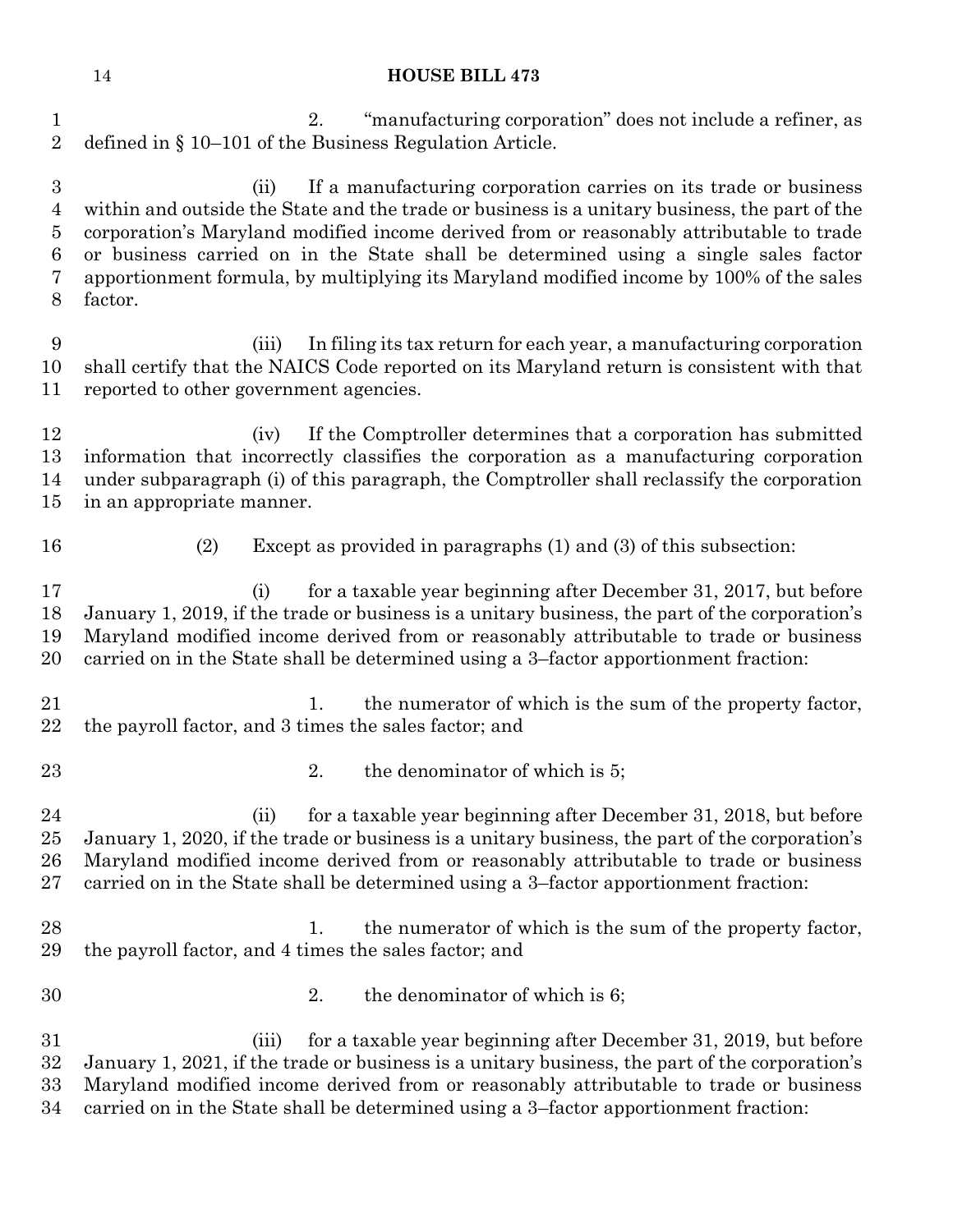| $\mathbf 1$<br>$\overline{2}$                 |                                                     |      | 1. | the numerator of which is the sum of the property factor,<br>the payroll factor, and 5 times the sales factor; and                                                                                                                                                                                                                                                                                                                                                                                                       |
|-----------------------------------------------|-----------------------------------------------------|------|----|--------------------------------------------------------------------------------------------------------------------------------------------------------------------------------------------------------------------------------------------------------------------------------------------------------------------------------------------------------------------------------------------------------------------------------------------------------------------------------------------------------------------------|
| $\boldsymbol{3}$                              |                                                     |      | 2. | the denominator of which is 7;                                                                                                                                                                                                                                                                                                                                                                                                                                                                                           |
| $\overline{4}$<br>$\overline{5}$<br>6<br>7    |                                                     | (iv) |    | for a taxable year beginning after December 31, 2020, but before<br>January 1, 2022, if the trade or business is a unitary business, the part of the corporation's<br>Maryland modified income derived from or reasonably attributable to trade or business<br>carried on in the State shall be determined using a 3-factor apportionment fraction:                                                                                                                                                                      |
| $8\,$<br>9                                    |                                                     |      | 1. | the numerator of which is the sum of the property factor,<br>the payroll factor, and 6 times the sales factor; and                                                                                                                                                                                                                                                                                                                                                                                                       |
| 10                                            |                                                     |      | 2. | the denominator of which is 8; and                                                                                                                                                                                                                                                                                                                                                                                                                                                                                       |
| 11<br>12<br>13<br>14<br>15                    |                                                     | (v)  |    | for a taxable year beginning after December 31, 2021, if the trade<br>or business is a unitary business, the part of the corporation's Maryland modified income<br>derived from or reasonably attributable to trade or business carried on in the State shall<br>be determined using a single sales factor apportionment formula, by multiplying its<br>Maryland modified income by 100% of the sales factor.                                                                                                            |
| 16<br>17<br>18<br>19                          | (3)                                                 | (i)  |    | Each year a worldwide headquartered company that filed a<br>federal corporate income tax return for the taxable year may elect to calculate its Maryland<br>modified income derived from or reasonably attributable to trade or business carried on in<br>the State using a 3-factor apportionment fraction:                                                                                                                                                                                                             |
| 20<br>21                                      | the payroll factor, and twice the sales factor; and |      | 1. | the numerator of which is the sum of the property factor,                                                                                                                                                                                                                                                                                                                                                                                                                                                                |
| 22                                            |                                                     |      | 2. | the denominator of which is 4.                                                                                                                                                                                                                                                                                                                                                                                                                                                                                           |
| $\bf 23$<br>$\bf{24}$<br>25<br>26<br>27<br>28 |                                                     | (11) |    | To determine under subparagraph (i) of this paragraph the<br>Maryland modified income of a corporation or group of corporations that is a worldwide<br>headquartered company that filed a federal corporate income tax return for the taxable<br>year, gross income from intangible investments, including dividends, interest, royalties,<br>and capital gains from the sale of intangible property, shall be included in the calculation<br>of the numerator based on the average of the property and payroll factors. |
| 29<br>30                                      | (4)<br>include:                                     |      |    | The property factor under paragraphs $(2)$ and $(3)$ of this subsection shall                                                                                                                                                                                                                                                                                                                                                                                                                                            |
| 31                                            |                                                     | (i)  |    | rented and owned real property; and                                                                                                                                                                                                                                                                                                                                                                                                                                                                                      |
| 32<br>33                                      | trade or business.                                  | (ii) |    | tangible personal property located in the State and used in the                                                                                                                                                                                                                                                                                                                                                                                                                                                          |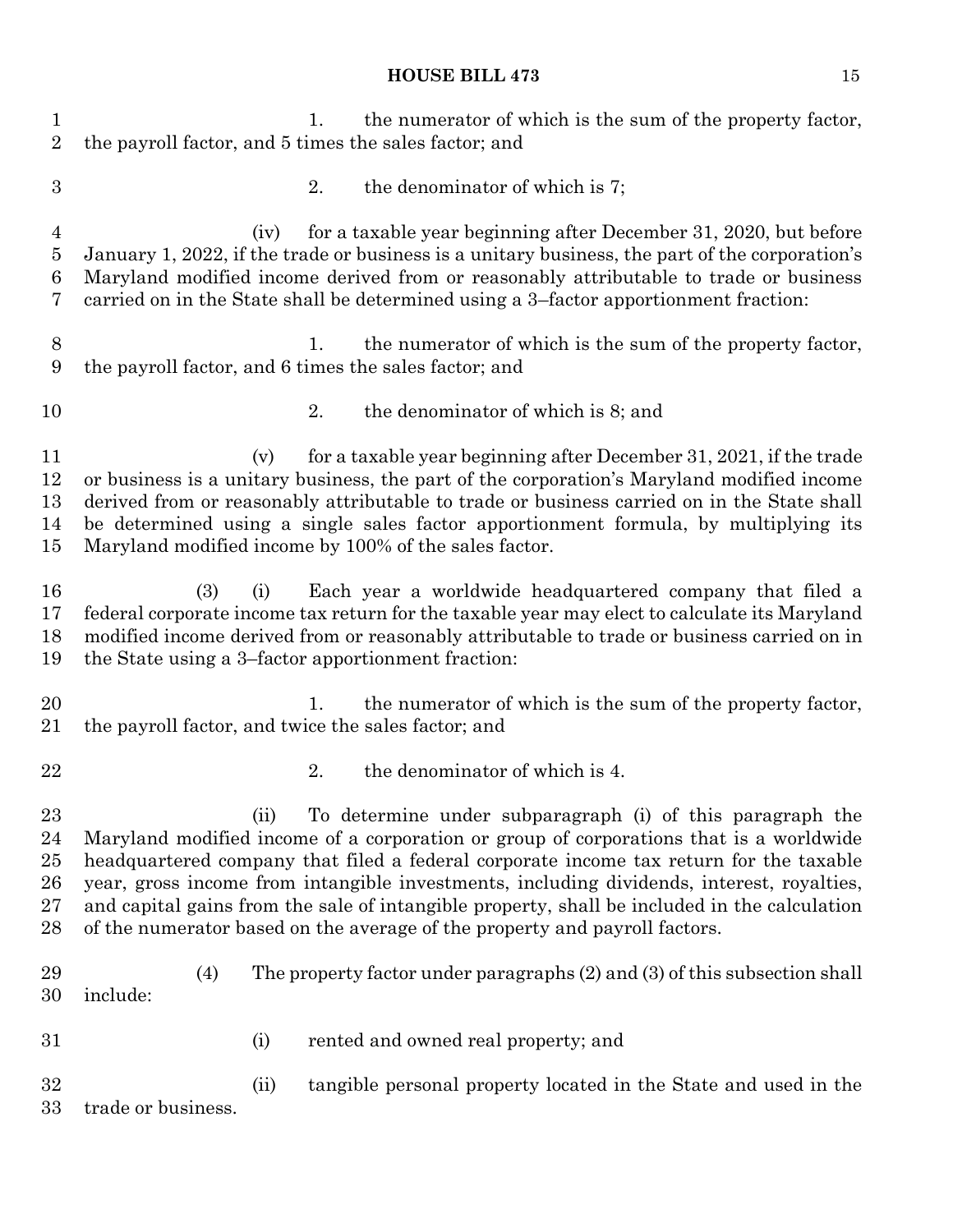**(5) (I) SALES OF TANGIBLE PERSONAL PROPERTY SHALL BE INCLUDED IN THE NUMERATOR OF THE SALES FACTOR UNDER PARAGRAPH (1), (2), OR (3) OF THIS SUBSECTION IF: 1. THE PROPERTY IS DELIVERED OR SHIPPED TO A PURCHASER WITHIN THE STATE, REGARDLESS OF THE FREE ON BOARD (F.O.B.) POINT OR OTHER CONDITIONS OF THE SALE; OR 2. THE PROPERTY IS SHIPPED FROM AN OFFICE, A STORE, A WAREHOUSE, A FACTORY, OR ANY OTHER PLACE OF STORAGE IN THE STATE AND THE CORPORATION IS NOT TAXABLE IN THE STATE OF THE PURCHASER.**

 **(II) FOR PURPOSES OF SUBPARAGRAPH (I) OF THIS PARAGRAPH, A CORPORATION IS TAXABLE IN A STATE IF:**

 **1. IN THAT STATE THE CORPORATION IS SUBJECT TO A NET INCOME TAX, FRANCHISE TAX MEASURED BY NET INCOME, FRANCHISE TAX FOR THE PRIVILEGE OF DOING BUSINESS, OR CORPORATE STOCK TAX; OR**

 **2. THAT STATE HAS JURISDICTION TO SUBJECT THE TAXPAYER TO A NET INCOME TAX, REGARDLESS OF WHETHER, IN FACT, THE STATE IMPOSES A TAX.**

**10–402.1.**

 **(A) (1) IN THIS SECTION THE FOLLOWING WORDS HAVE THE MEANINGS INDICATED.**

- **(2) "COMBINED GROUP" MEANS A GROUP OF CORPORATIONS:**
- **(I) THAT IS ENGAGED IN A UNITARY BUSINESS;**

# **(II) IN WHICH MORE THAN 50% OF THE VOTING STOCK OF EACH MEMBER IS DIRECTLY OR INDIRECTLY OWNED BY:**

- **1. A COMMON OWNER OR COMMON OWNERS, EITHER CORPORATE OR NONCORPORATE; OR**
- **2. ONE OR MORE MEMBER CORPORATIONS OF THE GROUP;**
- **(III) THE MEMBERS OF WHICH ARE SUBJECT TO THE INCOME TAX OR WOULD BE SUBJECT TO THE INCOME TAX IF DOING BUSINESS IN THE STATE; AND**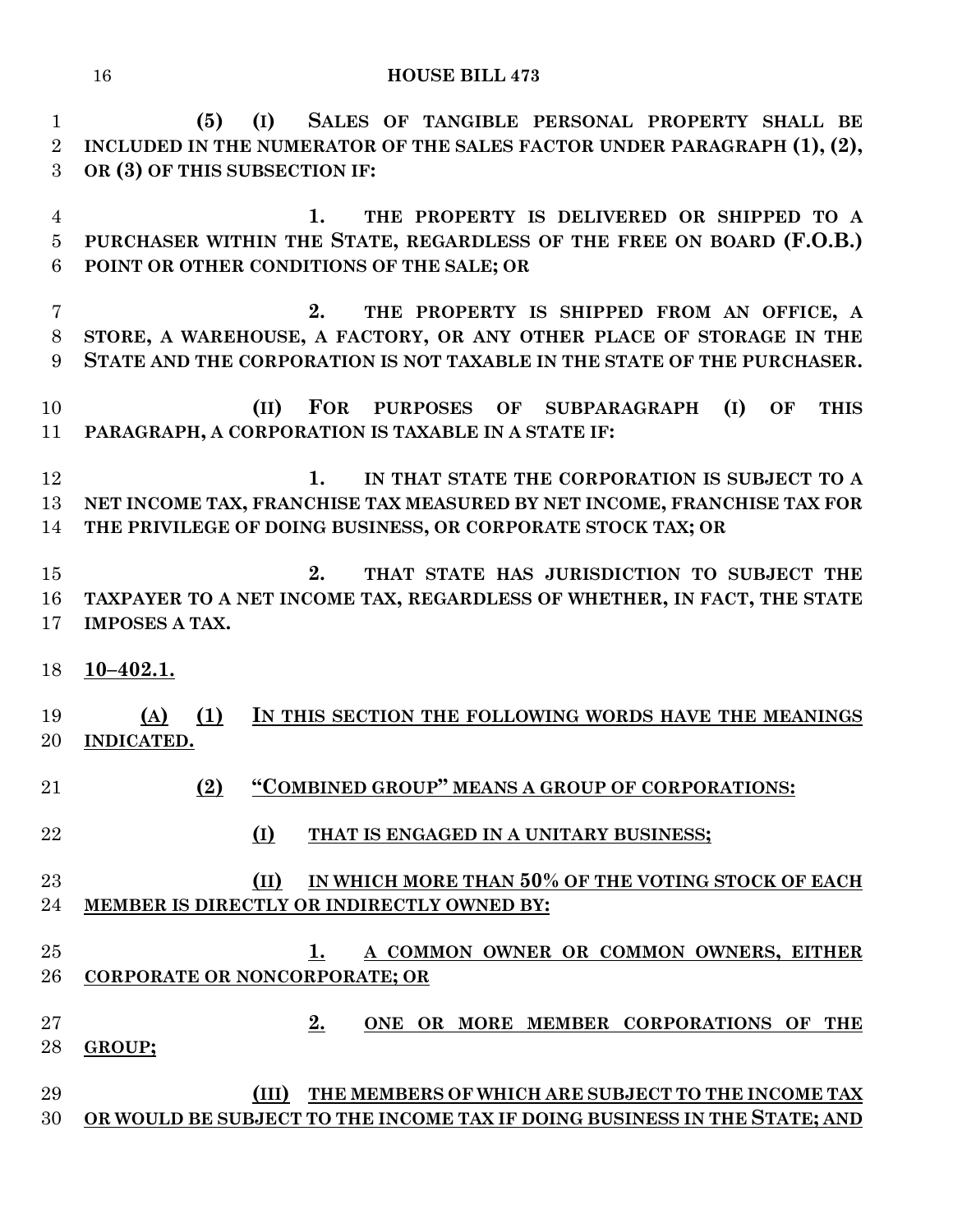| 1              | <b>CONSISTING</b><br>ANY<br><b>OTHER</b><br><b>MEMBERS</b><br><b>UNDER</b><br><b>THE</b><br>(IV)<br>OF |
|----------------|--------------------------------------------------------------------------------------------------------|
| $\overline{2}$ | CIRCUMSTANCES AND TO THE EXTENT PROVIDED IN REGULATIONS ADOPTED BY                                     |
| 3              | THE COMPTROLLER TO PREVENT THE AVOIDANCE OF TAX OR TO REFLECT CLEARLY                                  |
| 4              | THE INCOME OF ANY MEMBER OF THE COMBINED GROUP FOR ANY PERIOD.                                         |
|                |                                                                                                        |
| $\bf 5$        | "COMBINED RETURN" MEANS A TAX RETURN FOR THE COMBINED<br>(3)                                           |
| 6              | GROUP CONTAINING INFORMATION AS PROVIDED IN THIS SECTION OR OTHERWISE                                  |
| 7              | REQUIRED BY THE COMPTROLLER.                                                                           |
|                |                                                                                                        |
| 8              | "UNITARY BUSINESS" MEANS A SINGLE ECONOMIC ENTERPRISE<br>(4)                                           |
| 9              | THAT IS MADE EITHER OF SEPARATE PARTS OF A SINGLE BUSINESS ENTITY OR OF A                              |
| 10             | COMMONLY CONTROLLED GROUP OF BUSINESS ENTITIES THAT ARE SUFFICIENTLY                                   |
| 11             | INTERDEPENDENT, INTEGRATED, AND INTERRELATED THROUGH THEIR ACTIVITIES                                  |
| 12             | SO AS TO PROVIDE MUTUAL BENEFIT THAT PRODUCES A SHARING OR EXCHANGE OF                                 |
| 13             | VALUE AMONG THEM AND A SIGNIFICANT FLOW OF VALUE TO THE SEPARATE PARTS.                                |
|                | THE TERM "UNITARY BUSINESS" SHALL BE CONSTRUED TO THE<br>(1)<br>(B)                                    |
| 14             | BROADEST EXTENT ALLOWED UNDER THE U.S. CONSTITUTION.                                                   |
| 15             |                                                                                                        |
| 16             | (2)<br>A BUSINESS CONDUCTED DIRECTLY OR INDIRECTLY BY ONE                                              |
| 17             | CORPORATION IS A UNITARY BUSINESS WITH RESPECT TO THAT PORTION OF A                                    |
| 18             | BUSINESS CONDUCTED BY ANOTHER CORPORATION THROUGH ITS DIRECT OR                                        |
| 19             | INDIRECT INTEREST IN A PARTNERSHIP IF THE REQUIREMENTS OF SUBSECTION                                   |
| $20\,$         | (A)(4) OF THIS SECTION ARE SATISFIED, INCLUDING IF THERE IS SYNERGY AND AN                             |
| 21             | EXCHANGE AND FLOW OF VALUE BETWEEN THE TWO PARTS OF THE BUSINESS AND                                   |
| 22             | THE TWO CORPORATIONS ARE MEMBERS OF THE SAME COMMONLY CONTROLLED                                       |
| $23\,$         | GROUP.                                                                                                 |
|                |                                                                                                        |
| 24             | (3)<br>A BUSINESS CONDUCTED BY A PARTNERSHIP SHALL BE TREATED                                          |
| 25             | AS CONDUCTED BY ITS PARTNERS, WHETHER DIRECTLY HELD OR INDIRECTLY HELD                                 |
| 26             | THROUGH A SERIES OF PARTNERSHIPS, TO THE EXTENT OF THE PARTNER'S                                       |
| $27\,$         | DISTRIBUTIVE SHARE OF THE PARTNERSHIP'S INCOME, REGARDLESS OF THE                                      |
| 28             | PERCENTAGE OF THE PARTNER'S OWNERSHIP INTEREST OR ITS DISTRIBUTIVE OR                                  |
| 29             | ANY OTHER SHARE OF PARTNERSHIP INCOME.                                                                 |
|                |                                                                                                        |
| 30             | (C)<br>THIS SECTION DOES NOT APPLY TO A CORPORATION WHOSE BUSINESS                                     |
| 31             | IS PREDOMINANTLY REGULATED BY THE FEDERAL ENERGY REGULATORY                                            |
| $32\,$         | COMMISSION, THE MARYLAND PUBLIC SERVICE COMMISSION, OR A SIMILAR BODY                                  |
| 33             | OF ANOTHER STATE, WITH RESPECT TO RATES CHARGED TO CUSTOMERS FOR                                       |
| 34             | ELECTRIC OR GAS SERVICES OR WATER AND WASTEWATER SERVICES.                                             |
|                |                                                                                                        |

 **(D) (1) EXCEPT AS PROVIDED BY AND SUBJECT TO REGULATIONS ADOPTED BY THE COMPTROLLER, FOR ALL TAXABLE YEARS BEGINNING AFTER DECEMBER 31, 2021, A CORPORATION ENGAGED IN A UNITARY BUSINESS SHALL**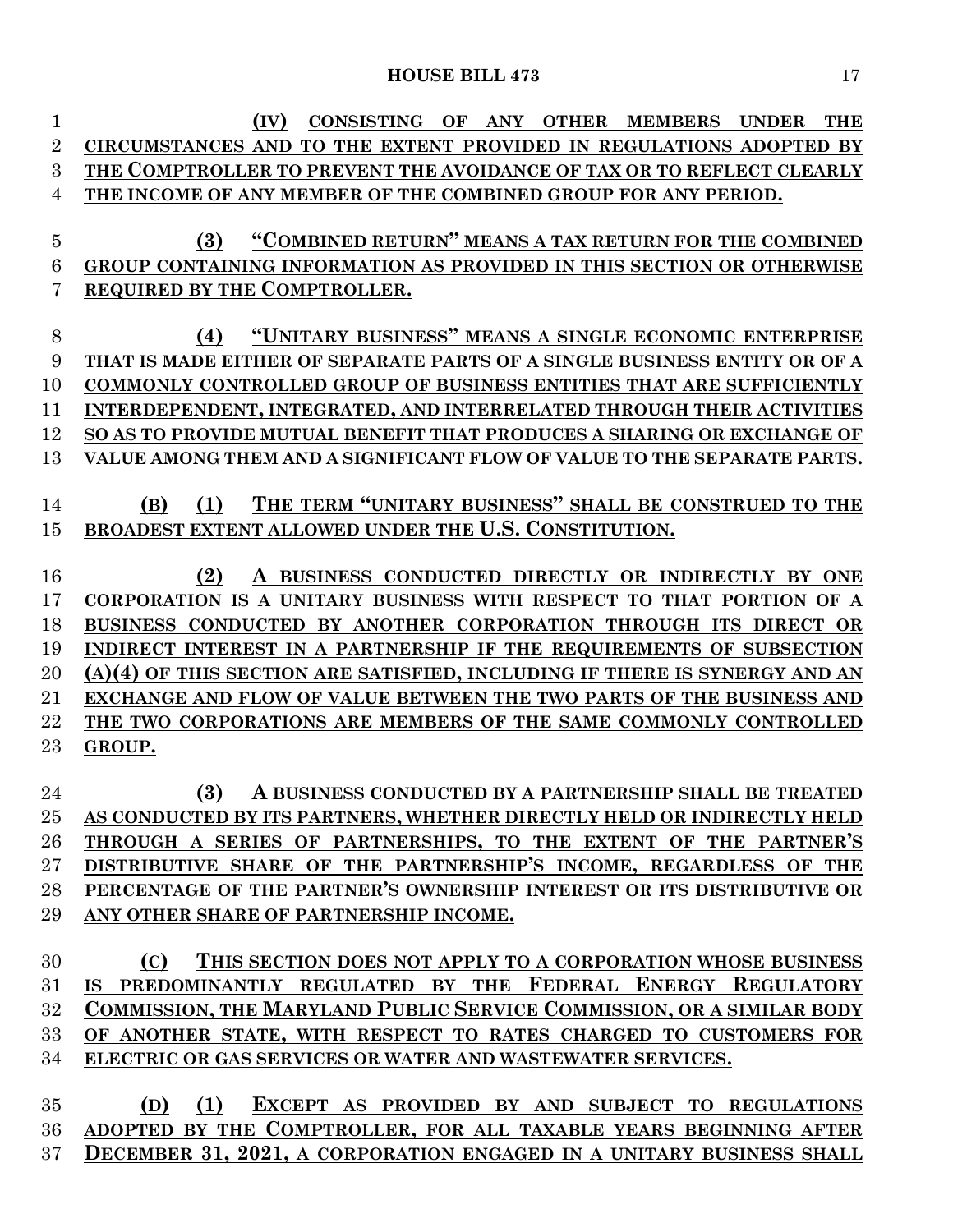| 1              | FILE A COMBINED RETURN, REPORTING AND PAYING TAX ON WORLDWIDE TAXABLE            |
|----------------|----------------------------------------------------------------------------------|
| $\overline{2}$ | INCOME AS A COMBINED GROUP, REFLECTING THE AGGREGATE INCOME TAX                  |
| 3              | LIABILITY OF ALL MEMBERS OF THE COMBINED GROUP THAT ARE ENGAGED IN A             |
| 4              | UNITARY BUSINESS.                                                                |
|                |                                                                                  |
| $\bf 5$        | THE TAXABLE INCOME OF A CORPORATION REQUIRED TO FILE<br>(2)                      |
| 6              | UNDER $\S$ 10-811(A)(2) OF THIS TITLE IS EQUAL TO THE COMBINED GROUP'S           |
| 7              | <b>MARYLAND MODIFIED INCOME AS ADJUSTED UNDER SUBSECTION (E)(3) OF THIS</b>      |
| 8              | SECTION.                                                                         |
|                |                                                                                  |
| 9              | THE MARYLAND MODIFIED INCOME OF THE COMBINED GROUP<br>(1)<br>(E)                 |
| 10             | <b>EQUALS THE PRODUCT OF:</b>                                                    |
| 11             | THE COMBINED GROUP'S APPORTIONABLE MARYLAND<br>(I)                               |
| 12             | MODIFIED INCOME, AS DETERMINED UNDER PARAGRAPH (2) OF THIS SUBSECTION            |
| 13             |                                                                                  |
|                | AND ADJUSTED UNDER PARAGRAPH (3) OF THIS SUBSECTION; AND                         |
| 14             | THE COMBINED GROUP'S MARYLAND APPORTIONMENT<br>(II)                              |
| 15             | FACTOR, AS DETERMINED UNDER PARAGRAPH (4) OF THIS SUBSECTION.                    |
|                |                                                                                  |
| 16             | (2)<br>(I)<br>SUBJECT TO SUBPARAGRAPHS (II) THROUGH (IV) OF THIS                 |
| 17             | PARAGRAPH, THE APPORTIONABLE MARYLAND MODIFIED INCOME OF THE                     |
| 18             | COMBINED GROUP EQUALS THE SUM OF THE CORPORATION AND EACH MEMBER'S               |
| 19             | <b>MARYLAND MODIFIED INCOME.</b>                                                 |
|                |                                                                                  |
| 20             | SUBJECT TO SUBSUBPARAGRAPH 2<br>(II)<br>1.<br>OF<br><b>THIS</b>                  |
| 21             | SUBPARAGRAPH, FOR ANY MEMBER INCORPORATED IN THE UNITED STATES OR                |
| 22             | INCLUDED IN A CONSOLIDATED FEDERAL CORPORATE INCOME TAX RETURN, THE              |
| 23             | INCOME TO BE INCLUDED IN THE TOTAL APPORTIONABLE INCOME OF THE                   |
| 24             | COMBINED GROUP IS THE MARYLAND MODIFIED INCOME AS CALCULATED UNDER §             |
| 25             | 10-304 OF THIS TITLE.                                                            |
|                |                                                                                  |
| 26             | THE<br>2.<br>INCOME OF EACH MEMBER SHALL<br>BE                                   |
| 27             | CALCULATED ON A SEPARATE RETURN BASIS AS IF THE MEMBER WERE NOT                  |
| 28             | CONSOLIDATED FOR FEDERAL INCOME TAX PURPOSES.                                    |
|                |                                                                                  |
| 29             | $(III)$ 1.<br>FOR<br><b>ANY MEMBER</b><br>NOT<br><b>INCLUDED</b><br><b>UNDER</b> |
| 30             | SUBPARAGRAPH (II) OF THIS PARAGRAPH, THE INCOME TO BE INCLUDED IN THE            |
| 31             | TOTAL INCOME OF THE COMBINED GROUP IS DETERMINED AS PROVIDED UNDER               |
| 32             | THIS SUBPARAGRAPH.                                                               |
|                |                                                                                  |
| 33             | 2.<br>A PROFIT AND LOSS STATEMENT SHALL BE PREPARED                              |
| 34             | FOR EACH FOREIGN BRANCH OR CORPORATION IN THE CURRENCY IN WHICH THE              |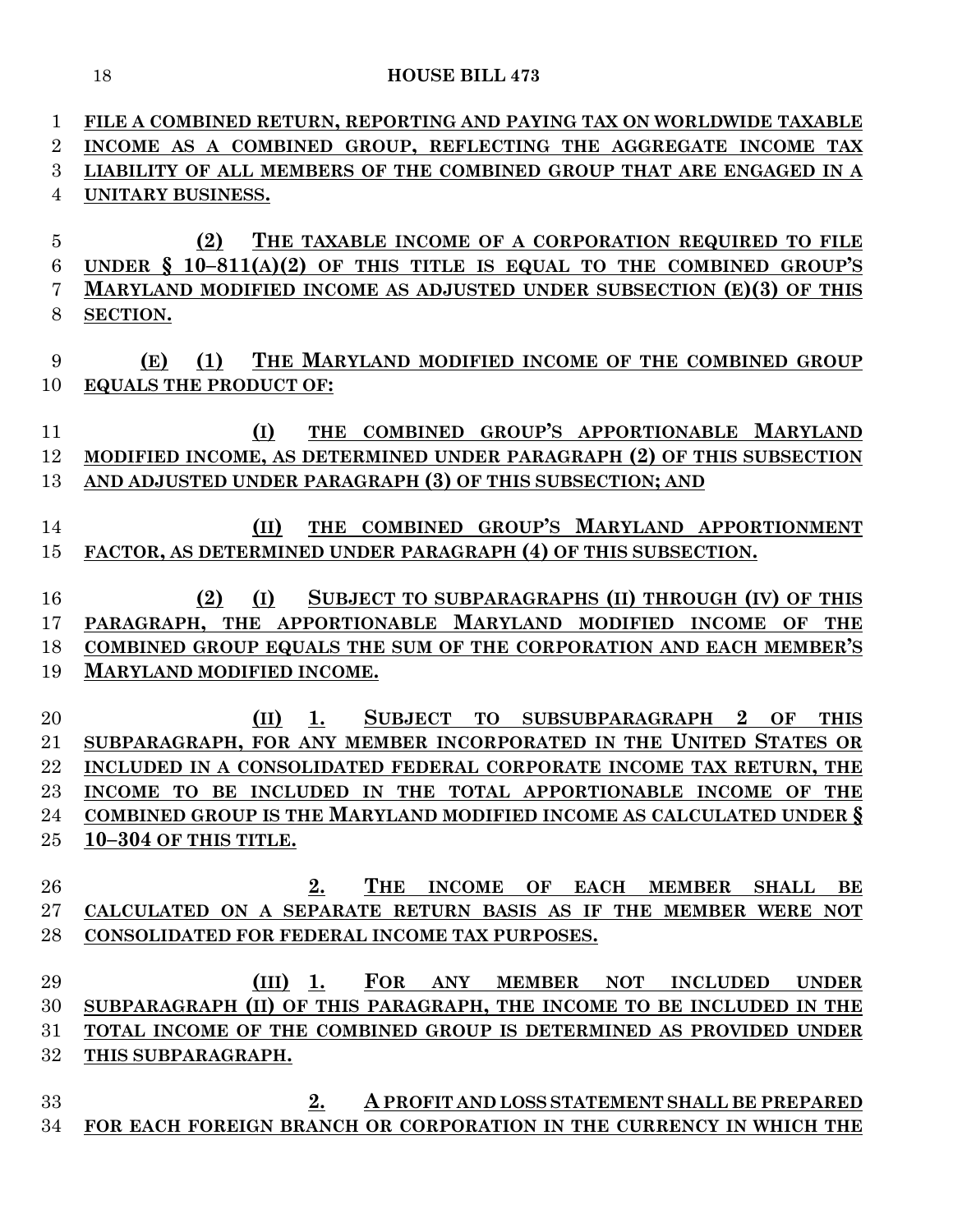**BOOKS OF ACCOUNT OF THE BRANCH OR CORPORATION ARE REGULARLY MAINTAINED. 3. THE PROFIT AND LOSS STATEMENT SHALL BE ADJUSTED TO CONFORM TO GENERALLY ACCEPTED ACCOUNTING PRINCIPLES AS ADOPTED BY THE UNITED STATES FINANCIAL ACCOUNTING STANDARDS BOARD FOR THE PREPARATION OF THE PROFIT AND LOSS STATEMENTS, EXCEPT AS MODIFIED BY REGULATION. 4. EXCEPT AS OTHERWISE PROVIDED BY REGULATION, THE PROFIT AND LOSS STATEMENT OF EACH MEMBER OF THE COMBINED GROUP, AND THE APPORTIONMENT FACTORS RELATED TO EACH STATEMENT, WHETHER UNITED STATES OR FOREIGN, SHALL BE TRANSLATED INTO THE CURRENCY IN WHICH THE PARENT COMPANY MAINTAINS ITS BOOKS AND RECORDS. 5. INCOME APPORTIONED TO THIS STATE SHALL BE EXPRESSED IN UNITED STATES DOLLARS. (IV) IF A UNITARY BUSINESS INCLUDES INCOME FROM A PARTNERSHIP, THE INCOME TO BE INCLUDED IN THE TOTAL INCOME OF THE COMBINED GROUP EQUALS THE DIRECT AND INDIRECT DISTRIBUTIVE SHARE OF THE PARTNERSHIP'S UNITARY BUSINESS INCOME ALLOCATED TO ANY MEMBER OF THE COMBINED GROUP. (3) THE COMBINED GROUP'S APPORTIONABLE MARYLAND MODIFIED INCOME SHALL BE ADJUSTED TO ELIMINATE INTERCOMPANY TRANSACTIONS AS DETERMINED UNDER THE INTERNAL REVENUE CODE. (4) (I) SUBJECT TO SUBPARAGRAPH (II) OF THIS PARAGRAPH, THE COMBINED GROUP'S MARYLAND APPORTIONMENT FACTOR IS A FRACTION: 1. THE NUMERATOR OF WHICH IS THE SUM OF THE CORPORATION'S AND EACH MEMBER'S MARYLAND FACTORS UNDER § 10–402 OF THIS SUBTITLE; AND 2. THE DENOMINATOR OF WHICH IS THE SUM OF THE CORPORATION'S AND EACH MEMBER'S FACTORS UNDER § 10–402 OF THIS SUBTITLE. (II) THE APPORTIONMENT FACTORS OF PASS–THROUGH ENTITY MEMBERS ARE INCLUDED IN THE NUMERATOR UNDER SUBPARAGRAPH (I)1 OF THIS PARAGRAPH AND THE DENOMINATOR UNDER SUBPARAGRAPH (I)2 OF THIS PARAGRAPH TO THE EXTENT OF THE CORPORATION'S DIRECT AND INDIRECT DISTRIBUTIVE SHARE OF THAT ENTITY.**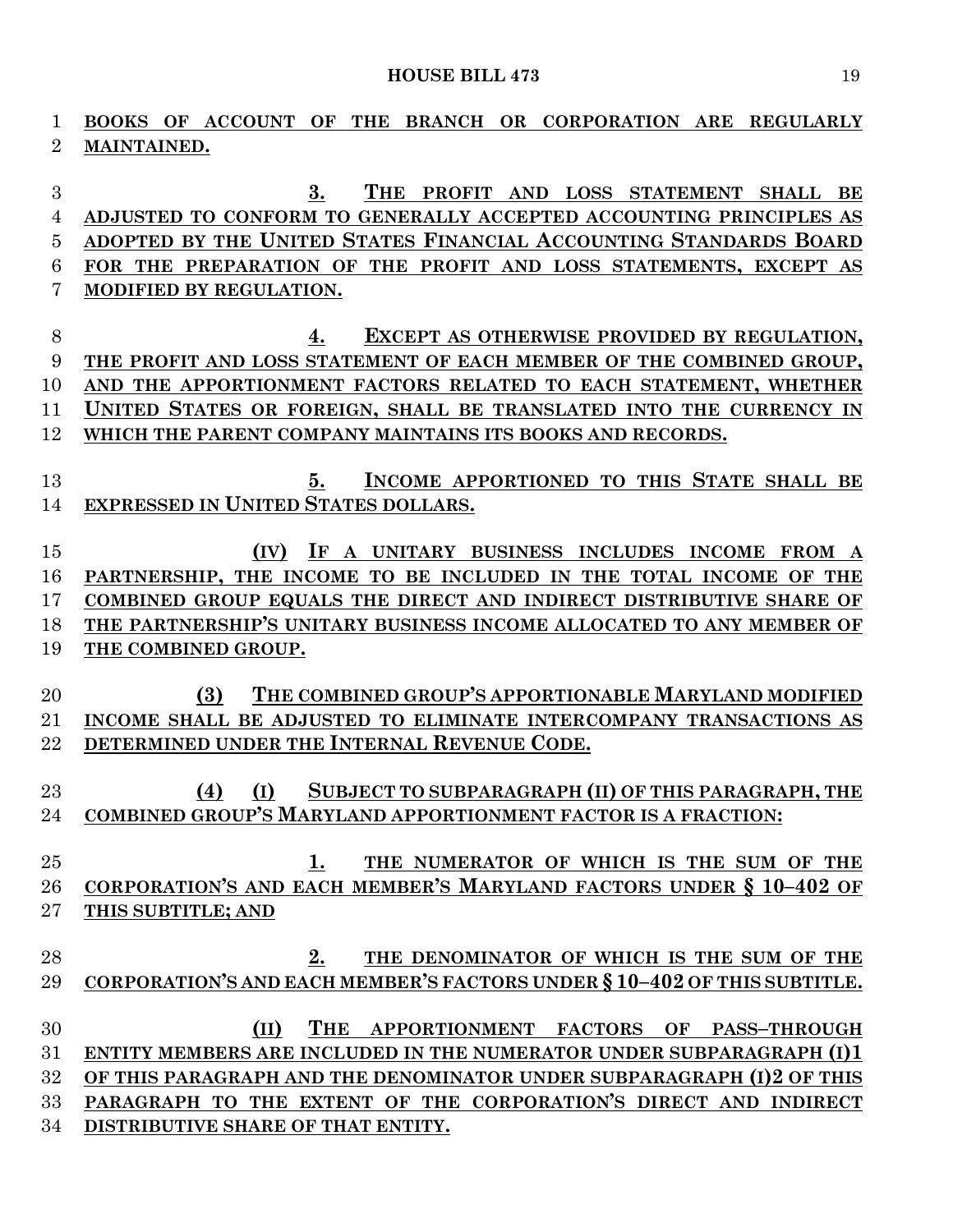| $\mathbf 1$    | SUBJECT TO REGULATIONS ADOPTED BY THE COMPTROLLER, A<br>(F)<br>(1)         |
|----------------|----------------------------------------------------------------------------|
| $\overline{2}$ | CORPORATION THAT IS PART OF A COMBINED GROUP MAY ELECT TO DETERMINE ITS    |
| 3              | INCOME DERIVED FROM OR ATTRIBUTABLE TO TRADE OR BUSINESS IN THE STATE      |
| 4              | USING THE WATER'S EDGE METHOD AS DESCRIBED IN THIS SUBSECTION.             |
|                |                                                                            |
| $\overline{5}$ | UNDER THE WATER'S EDGE METHOD, THE COMBINED GROUP FOR<br>(2)               |
| 6              | THE COMBINED REPORTING METHOD REQUIRED UNDER THIS<br>OF<br><b>PURPOSES</b> |
| 7              | SECTION SHALL INCLUDE ONLY THE FOLLOWING AFFILIATED ENTITIES:              |
|                |                                                                            |
| 8              | (I)<br>CORPORATIONS THAT ARE INCORPORATED IN THE UNITED                    |
| 9              | STATES, EXCLUDING CORPORATIONS MAKING AN ELECTION UNDER SS 931             |
| 10             | <b>THROUGH 936 OF THE INTERNAL REVENUE CODE;</b>                           |
| 11             | (II)<br>DOMESTIC INTERNATIONAL SALES CORPORATIONS, AS                      |
| 12             | DESCRIBED IN §§ 991 THROUGH 994 OF THE INTERNAL REVENUE CODE;              |
|                |                                                                            |
| 13             | ANY CORPORATION OTHER THAN A BANK, REGARDLESS OF<br>(III)                  |
| 14             | THE PLACE WHERE IT IS INCORPORATED, IF THE AVERAGE OF THE CORPORATION'S    |
| 15             | PROPERTY, PAYROLL, AND SALES FACTORS WITHIN THE UNITED STATES IS 20% OR    |
| 16             | MORE;                                                                      |
|                |                                                                            |
| 17             | EXPORT TRADE CORPORATIONS, AS DESCRIBED IN §§ 970<br>(IV)                  |
| 18             | AND 971 OF THE INTERNAL REVENUE CODE;                                      |
|                |                                                                            |
| 19             | A FOREIGN CORPORATION DERIVING GAIN OR LOSS FROM<br>(V)                    |
| 20             | DISPOSITION OF AN INTEREST IN REAL PROPERTY IN THE UNITED STATES TO THE    |
| 21             | <b>EXTENT RECOGNIZED UNDER § 897 OF THE INTERNAL REVENUE CODE; AND</b>     |
|                |                                                                            |
| 22             | UNDER THE CIRCUMSTANCES AND TO<br>(VI)<br>THE<br><b>EXTENT</b>             |
| 23             | PROVIDED BY REGULATIONS THAT THE COMPTROLLER ADOPTS:                       |
| 24             | A CORPORATION NOT DESCRIBED IN ITEMS (I)<br>1.                             |
| 25             | THROUGH (V) OF THIS PARAGRAPH TO THE EXTENT OF THE CORPORATION'S INCOME    |
| 26             | DERIVED FROM OR ATTRIBUTABLE TO SOURCES WITHIN THE UNITED STATES AND       |
| 27             | THE CORPORATION'S FACTORS ASSIGNABLE TO A LOCATION WITHIN THE UNITED       |
| 28             | <b>STATES; OR</b>                                                          |
|                |                                                                            |
| 29             | AN AFFILIATED CORPORATION THAT<br>2.<br>IS A                               |
| 30             | CONTROLLED FOREIGN CORPORATION, AS DEFINED IN $\S$ 957 OF THE INTERNAL     |
| 31             | <b>REVENUE CODE.</b>                                                       |
|                |                                                                            |
| 32             | THE USE OF THE WATER'S EDGE METHOD IS SUBJECT TO THE<br>(3)                |
| 33             | TERMS AND CONDITIONS THAT THE COMPTROLLER REQUIRES BY REGULATION,          |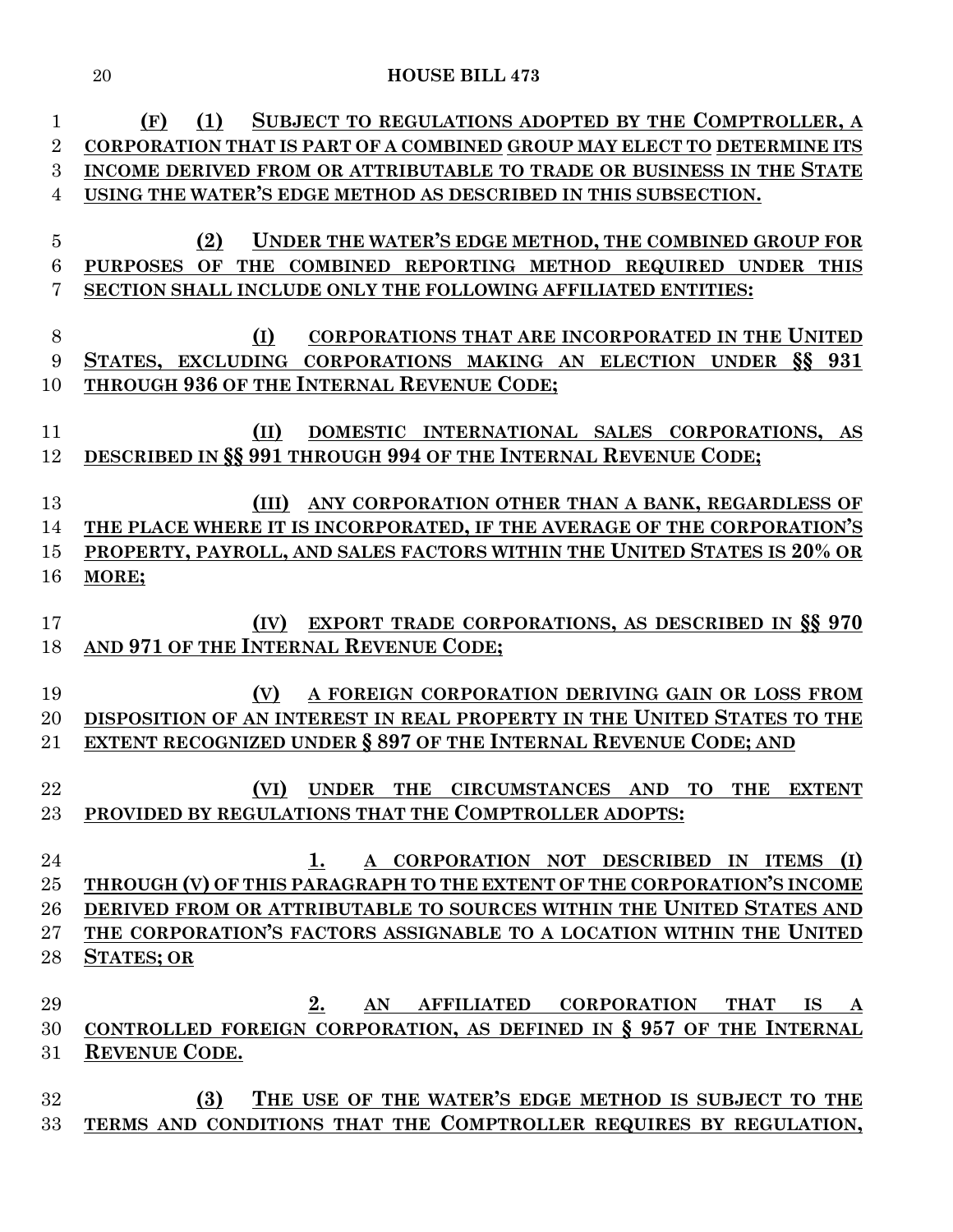| 1              | INCLUDING ANY CONDITIONS THAT ARE NECESSARY OR APPROPRIATE TO PREVENT    |
|----------------|--------------------------------------------------------------------------|
| $\overline{2}$ | THE AVOIDANCE OF TAX OR TO REFLECT CLEARLY THE INCOME FOR ANY PERIOD.    |
|                |                                                                          |
| 3              | AN ELECTION TO USE THE WATER'S EDGE METHOD IN<br>(1)<br>(I)<br>(G)       |
| 4              | ACCORDANCE WITH SUBSECTION (F) OF THIS SECTION IS EFFECTIVE ONLY IF MADE |
| 5              | ON A TIMELY FILED, ORIGINAL RETURN FOR A TAX YEAR BY EVERY MEMBER OF THE |
| 6              | UNITARY BUSINESS.                                                        |
|                |                                                                          |
| 7              | <b>THE</b><br>COMPTROLLER SHALL DEVELOP REGULATIONS<br>(II)              |
| 8              | GOVERNING THE IMPACT, IF ANY, ON THE SCOPE OR APPLICATION OF AN ELECTION |
| 9              | TO USE THE WATER'S EDGE METHOD, INCLUDING TERMINATION OR DEEMED          |
| 10             | ELECTION, RESULTING FROM A CHANGE IN THE COMPOSITION OF THE UNITARY      |
| 11             | BUSINESS, THE COMBINED GROUP, THE TAXPAYER MEMBERS, OR ANY OTHER         |
| 12             | SIMILAR CHANGE.                                                          |
|                |                                                                          |
| 13             | AN ELECTION TO USE THE WATER'S EDGE METHOD SHALL<br>(2)                  |
| 14             | CONSTITUTE CONSENT TO THE REASONABLE PRODUCTION OF DOCUMENTS AND         |
| 15             | TAKING OF DEPOSITIONS IN ACCORDANCE WITH THE MARYLAND RULES.             |
|                |                                                                          |
| 16             | AT THE DISCRETION OF THE COMPTROLLER, AN ELECTION TO<br>(3)              |
| 17             | USE THE WATER'S EDGE METHOD MAY BE DISREGARDED IN PART OR IN WHOLE, AND  |
| 18             | THE INCOME AND APPORTIONMENT FACTORS OF ANY MEMBER OF THE TAXPAYER'S     |
| 19             | UNITARY GROUP MAY BE INCLUDED IN THE COMBINED REPORT WITHOUT REGARD      |
| 20             | TO THE PROVISIONS OF THIS SECTION, IF ANY MEMBER OF THE UNITARY GROUP    |
| 21             | FAILS TO COMPLY WITH ANY PROVISION OF THIS SECTION OR IF A PERSON        |
| 22             | OTHERWISE NOT INCLUDED IN THE WATER'S EDGE COMBINED GROUP WAS AVAILED    |
| 23             | OF A SUBSTANTIAL OBJECTIVE OF AVOIDING STATE INCOME TAX.                 |
|                |                                                                          |
| 24             | SUBJECT TO SUBPARAGRAPHS (II) THROUGH (IV) OF THIS<br>(I)<br>(4)         |
| 25             | PARAGRAPH, AN ELECTION TO USE THE WATER'S EDGE METHOD IS BINDING FOR     |
| 26             | AND APPLICABLE TO THE TAXABLE YEAR IN WHICH THE ELECTION IS MADE AND ALL |
| 27             | TAXABLE YEARS THEREAFTER FOR A PERIOD OF 10 YEARS.                       |
|                |                                                                          |
| 28             | AN ELECTION TO USE THE WATER'S EDGE METHOD MAY BE<br>(II)                |
| 29             | WITHDRAWN OR REINSTITUTED AFTER WITHDRAWAL, BEFORE THE EXPIRATION OF     |
| 30             | THE 10-YEAR PERIOD, ONLY ON WRITTEN REQUEST FOR REASONABLE CAUSE AND     |
| 31             | ONLY WITH THE WRITTEN PERMISSION OF THE COMPTROLLER.                     |
|                |                                                                          |
| 32             | (III) IF THE COMPTROLLER GRANTS A WITHDRAWAL OF THE                      |
| 33             | ELECTION UNDER SUBPARAGRAPH (II) OF THIS PARAGRAPH, THE COMPTROLLER      |
| 34             | SHALL IMPOSE REASONABLE CONDITIONS AS NECESSARY TO PREVENT THE EVASION   |
| 35             | OF TAX OR TO CLEARLY REFLECT INCOME FOR THE ELECTION PERIOD BEFORE OR    |
| 36             | AFTER THE WITHDRAWAL.                                                    |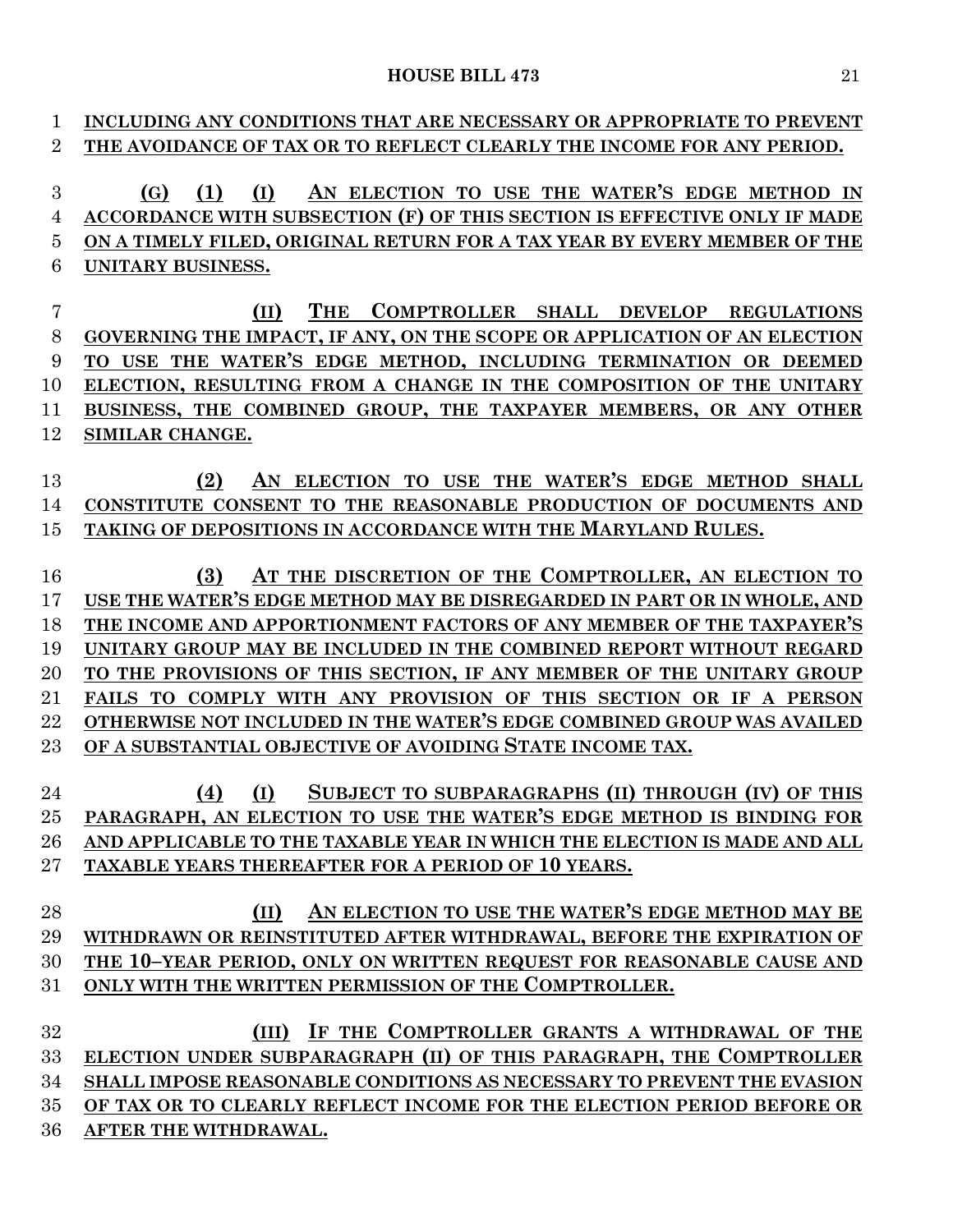| 1              | <b>SUBJECT</b><br><b>SUBSUBPARAGRAPH</b><br>$\bf{2}$<br>1.<br><b>TO</b><br>OF<br><b>THIS</b><br>(IV) |
|----------------|------------------------------------------------------------------------------------------------------|
| $\overline{2}$ | SUBPARAGRAPH, ON THE EXPIRATION OF THE 10-YEAR PERIOD, A TAXPAYER MAY                                |
| 3              | WITHDRAW FROM THE ELECTION TO USE THE WATER'S EDGE METHOD.                                           |
|                |                                                                                                      |
| $\overline{4}$ | 2.<br>THE WITHDRAWAL SHALL BE MADE IN WRITING                                                        |
| $\overline{5}$ | WITHIN 1 YEAR BEFORE THE EXPIRATION OF THE ELECTION AND IS BINDING FOR A                             |
| 6              | PERIOD OF 10 YEARS, SUBJECT TO THE SAME CONDITIONS AS APPLIED TO THE                                 |
| 7              | ORIGINAL ELECTION.                                                                                   |
| 8              | 3.<br>IF NO WITHDRAWAL IS PROPERLY MADE UNDER THIS                                                   |
| 9              | SUBPARAGRAPH, THE ELECTION TO USE THE WATER'S EDGE METHOD SHALL                                      |
| 10             | REMAIN IN EFFECT FOR AN ADDITIONAL 10-YEAR PERIOD, SUBJECT TO THE SAME                               |
| 11             | CONDITIONS AS APPLIED TO THE ORIGINAL ELECTION.                                                      |
|                |                                                                                                      |
| 12             | (1)<br>THE COMPTROLLER SHALL ADOPT REGULATIONS THAT ARE<br>(H)                                       |
| 13             | NECESSARY AND APPROPRIATE TO CARRY OUT THIS SECTION.                                                 |
|                |                                                                                                      |
| 14             | THE REGULATIONS ADOPTED BY THE COMPTROLLER SHALL BE<br>(2)                                           |
| 15             | CONSISTENT WITH THE "PRINCIPLES FOR DETERMINING THE EXISTENCE OF A                                   |
| 16             | UNITARY BUSINESS" (REG. IV.1.(B)) OF THE MODEL GENERAL ALLOCATION AND                                |
| 17             | APPORTIONMENT REGULATIONS, AS ADOPTED<br>BY THE MULTISTATE<br><b>TAX</b>                             |
| 18             | COMMISSION.                                                                                          |
|                |                                                                                                      |
| 19             | $10 - 811.$                                                                                          |
| 20             | [Each member of] EXCEPT AS PROVIDED BY AND SUBJECT TO<br>(1)<br>(A)                                  |
| 21             | REGULATIONS ADOPTED BY THE COMPTROLLER, an affiliated group of corporations                          |
| 22             | [shall file a separate income tax return] ENGAGED IN A UNITARY BUSINESS SHALL FILE                   |
| 23             | A COMBINED INCOME TAX RETURN REFLECTING THE AGGREGATE INCOME TAX                                     |
| 24             | LIABILITY OF ALL THE MEMBERS OF THE AFFILIATED GROUP THAT ARE ENGAGED IN                             |
| $25\,$         | A UNITARY BUSINESS.                                                                                  |
|                |                                                                                                      |
| 26             | THE RETURN REQUIRED UNDER PARAGRAPH (1) OF THIS<br>(2)                                               |
| $27\,$         | SUBSECTION SHALL INCLUDE THE INCOME AND APPORTIONMENT FACTORS                                        |
| 28             | DETERMINED UNDER $\S$ 10-401.1(E) AND (F) OF THIS TITLE, AND ANY OTHER                               |
| 29             | INFORMATION REQUIRED BY THE COMPTROLLER, FOR ALL MEMBERS OF THE                                      |
| 30             | COMBINED GROUP WHEREVER LOCATED OR DOING BUSINESS.                                                   |
| 31             | (I)<br>EXCEPT AS PROVIDED IN SUBPARAGRAPH (II) OF THIS<br>(3)                                        |
| $32\,$         | PARAGRAPH, THE COMBINED RETURN SHALL BE FILED UNDER THE NAME AND                                     |
| $33\,$         | FEDERAL EMPLOYER IDENTIFICATION NUMBER OF THE PARENT CORPORATION IF                                  |
|                |                                                                                                      |

**THE PARENT IS A MEMBER OF THE COMBINED GROUP.**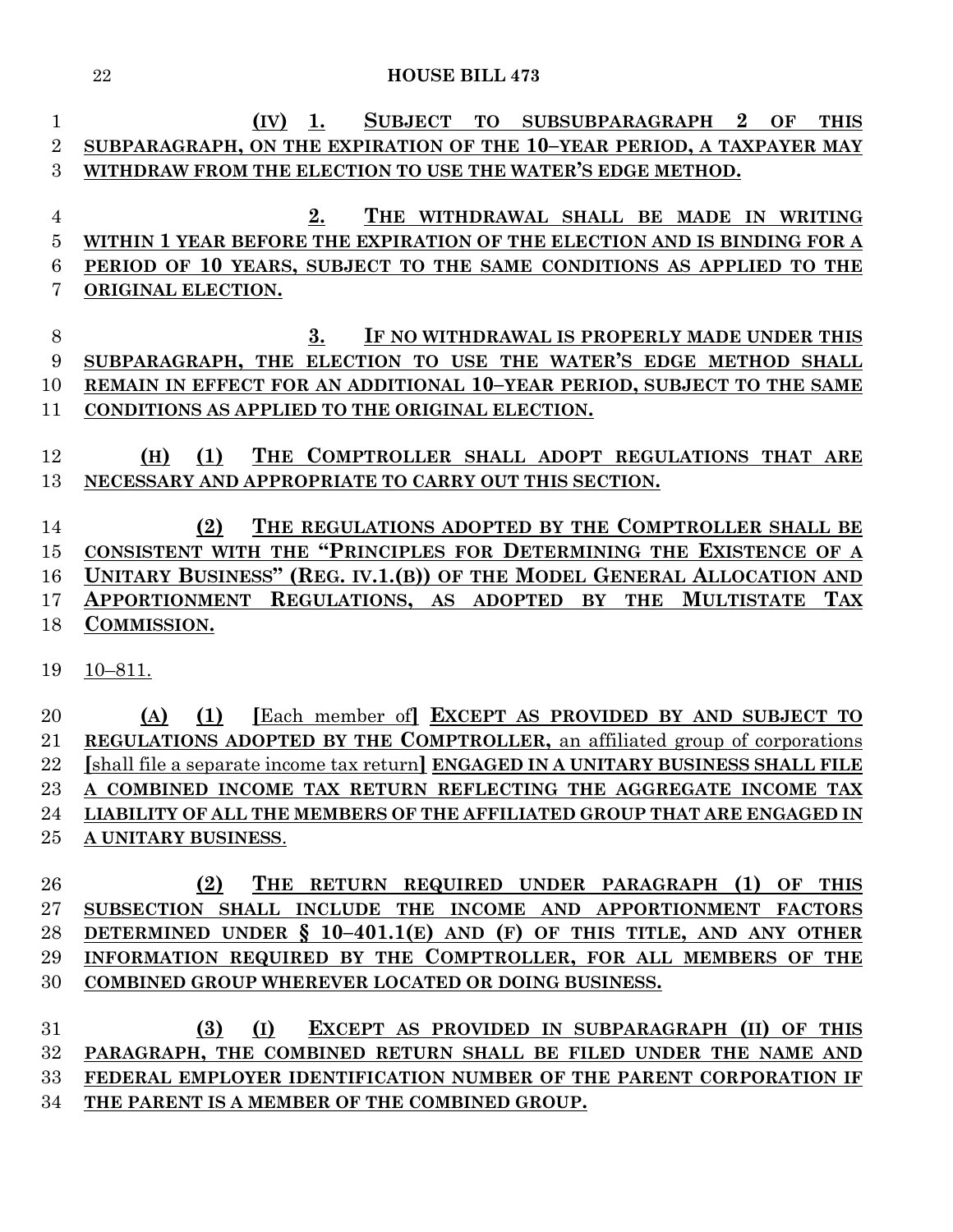| 1              | IF THERE IS NO PARENT CORPORATION OR IF THE PARENT<br>(II)               |
|----------------|--------------------------------------------------------------------------|
| $\overline{2}$ | IS NOT A MEMBER OF THE COMBINED GROUP, THE MEMBERS OF THE COMBINED       |
| 3              | GROUP SHALL CHOOSE A MEMBER TO FILE THE RETURN.                          |
|                |                                                                          |
| 4              | THE FILING MEMBER UNDER SUBPARAGRAPH (I) OR (II) OF<br>(III)             |
| 5              | THIS PARAGRAPH SHALL CONTINUE TO FILE THE COMBINED RETURN UNLESS THE     |
| 6              | FILING MEMBER IS NO LONGER THE PARENT CORPORATION OR NO LONGER A         |
| 7              | MEMBER OF THE COMBINED GROUP.                                            |
|                |                                                                          |
| 8              | (4)<br>THE RETURN SHALL BE SIGNED BY A RESPONSIBLE OFFICER OF            |
| 9              | THE FILING MEMBER ON BEHALF OF THE COMBINED GROUP MEMBERS.               |
|                |                                                                          |
| 10             | (5)<br><b>MEMBERS</b><br>OF THE COMBINED GROUP ARE JOINTLY AND           |
| 11             | SEVERALLY LIABLE FOR THE TAX LIABILITY OF THE COMBINED GROUP INCLUDED    |
| 12             | IN THE COMBINED RETURN.                                                  |
|                |                                                                          |
| 13             | (1)<br>THE COMPTROLLER MAY, BY REGULATION, REQUIRE THAT THE<br>(B)       |
| 14             | COMBINED RETURN INCLUDE THE INCOME AND ASSOCIATED APPORTIONMENT          |
| 15             | FACTORS OF ENTITIES THAT ARE NOT INCLUDED IN THE COMBINED REPORT BUT     |
| 16             | THAT ARE MEMBERS OF A UNITARY BUSINESS IN ORDER TO REFLECT PROPER        |
| 17             | APPORTIONMENT OF INCOME OF THE ENTIRE UNITARY BUSINESS.                  |
|                |                                                                          |
| 18             | (2)<br>THE COMPTROLLER DETERMINES THAT THE REPORTED<br>1F                |
| 19             | INCOME OR LOSS OF A TAXPAYER ENGAGED IN A UNITARY BUSINESS WITH A MEMBER |
| 20             | NOT INCLUDED IN THE COMBINED GROUP REPRESENTS AN AVOIDANCE OR EVASION    |
| 21             | OF TAX, THE COMPTROLLER MAY, ON A CASE-BY-CASE BASIS, REQUIRE THAT ALL   |
| 22             | OR PART OF THE INCOME AND ASSOCIATED APPORTIONMENT FACTORS OF THE        |
| 23             | MEMBER BE INCLUDED IN THE TAXPAYER'S COMBINED RETURN.                    |
|                |                                                                          |
| 24             | (3) THE COMPTROLLER MAY REQUIRE:                                         |
|                |                                                                          |
| 25             | (I)<br>THE EXCLUSION OF ONE OR MORE FACTORS, THE                         |
| 26             | INCLUSION OF ONE OR MORE ADDITIONAL FACTORS, OR THE EMPLOYMENT OF ANY    |
| 27             | OTHER METHOD THAT WILL FAIRLY REPRESENT THE TAXPAYER'S BUSINESS IN THIS  |
| 28             | <b>STATE; OR</b>                                                         |
|                |                                                                          |
| 29             | (II)<br>THE EMPLOYMENT OF ANY OTHER METHOD TO EFFECTUATE                 |
| 30             | A PROPER REFLECTION OF THE TOTAL AMOUNT OF INCOME SUBJECT TO             |
| 31             | APPORTIONMENT AND AN EQUITABLE ALLOCATION AND APPORTIONMENT OF THE       |
| 32             | COMBINED GROUP'S OR ITS MEMBERS' INCOME.                                 |
| 33             | (C)<br><b>THE</b><br>COMPTROLLER SHALL ADOPT REGULATIONS THAT            |
|                | $\bf ARE$                                                                |

**NECESSARY AND APPROPRIATE TO CARRY OUT THIS SECTION.**